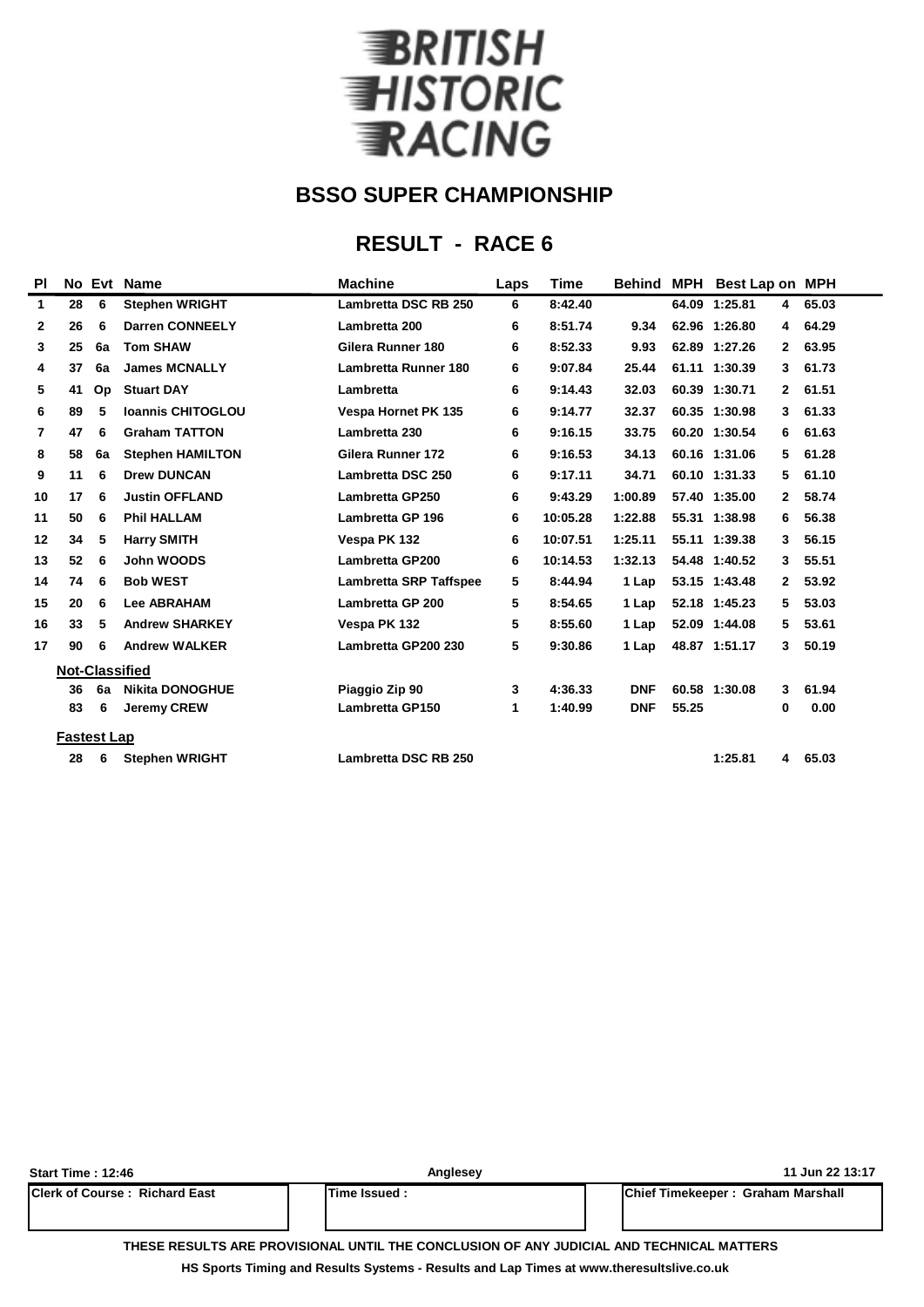

### **EVENT 5**

| PI.          |                    |   | No Evt Name              | <b>Machine</b>      | Laps | Time     | MPH | Best Lap on MPH |    |         |
|--------------|--------------------|---|--------------------------|---------------------|------|----------|-----|-----------------|----|---------|
|              | 89                 | 5 | <b>Ioannis CHITOGLOU</b> | Vespa Hornet PK 135 | 6    | 9:14.77  |     | 60.35 1:30.98   |    | 361.33  |
| $\mathbf{2}$ | 34                 | 5 | <b>Harry SMITH</b>       | Vespa PK 132        | 6    | 10:07.51 |     | 55.11 1:39.38   | 3  | 56.15   |
|              | 33                 | 5 | <b>Andrew SHARKEY</b>    | Vespa PK 132        | 5    | 8:55.60  |     | 52.09 1:44.08   | 5. | 53.61   |
|              | <b>Fastest Lap</b> |   |                          |                     |      |          |     |                 |    |         |
|              | 89                 | 5 | <b>Ioannis CHITOGLOU</b> | Vespa Hornet PK 135 |      |          |     | 1:30.98         |    | 3 61.33 |

### **EVENT 6**

| PI             |                    |    | No Evt Name            | <b>Machine</b>              | Laps | <b>Time</b> |            |       | MPH Best Lap on MPH |              |         |
|----------------|--------------------|----|------------------------|-----------------------------|------|-------------|------------|-------|---------------------|--------------|---------|
| 1.             | 28                 | 6  | <b>Stephen WRIGHT</b>  | <b>Lambretta DSC RB 250</b> | 6    | 8:42.40     |            |       | 64.09 1:25.81       | 4            | 65.03   |
| $\mathbf{2}$   | 26                 | 6  | <b>Darren CONNEELY</b> | Lambretta 200               | 6    | 8:51.74     |            |       | 62.96 1:26.80       |              | 4 64.29 |
| 3              | 47                 | 6  | <b>Graham TATTON</b>   | Lambretta 230               | 6    | 9:16.15     |            |       | 60.20 1:30.54       | 6.           | 61.63   |
| 4              | 11                 | 6  | <b>Drew DUNCAN</b>     | Lambretta DSC 250           | 6    | 9:17.11     |            |       | 60.10 1:31.33       | 5            | 61.10   |
| 5              | 17                 | -6 | <b>Justin OFFLAND</b>  | Lambretta GP250             | 6    | 9:43.29     |            |       | 57.40 1:35.00       | $\mathbf{2}$ | 58.74   |
| 6              | 50                 | -6 | <b>Phil HALLAM</b>     | Lambretta GP 196            | 6    | 10:05.28    |            |       | 55.31 1:38.98       | 6            | 56.38   |
| $\overline{7}$ | 52                 | 6  | John WOODS             | <b>Lambretta GP200</b>      | 6    | 10:14.53    |            |       | 54.48 1:40.52       | 3            | 55.51   |
| 8              | 74                 | 6  | <b>Bob WEST</b>        | Lambretta SRP Taffspee      | 5    | 8:44.94     |            |       | 53.15 1:43.48       | $\mathbf{2}$ | 53.92   |
| 9              | 20                 | 6  | <b>Lee ABRAHAM</b>     | Lambretta GP 200            | 5    | 8:54.65     |            |       | 52.18 1:45.23       | 5            | 53.03   |
| 10             | 90                 | 6  | <b>Andrew WALKER</b>   | Lambretta GP200 230         | 5    | 9:30.86     |            |       | 48.87 1:51.17       | 3.           | 50.19   |
|                |                    |    | <b>Not-Classified</b>  |                             |      |             |            |       |                     |              |         |
|                | 83                 | 6  | <b>Jeremy CREW</b>     | Lambretta GP150             | 1    | 1:40.99     | <b>DNF</b> | 55.25 |                     | 0            | 0.00    |
|                | <b>Fastest Lap</b> |    |                        |                             |      |             |            |       |                     |              |         |
|                | 28                 | 6  | <b>Stephen WRIGHT</b>  | Lambretta DSC RB 250        |      |             |            |       | 1:25.81             | 4            | 65.03   |

| <b>Start Time: 12:46</b>              | Anglesey                                                                                 | 11 Jun 22 13:19                           |
|---------------------------------------|------------------------------------------------------------------------------------------|-------------------------------------------|
| <b>IClerk of Course: Richard East</b> | Time Issued:                                                                             | <b>IChief Timekeeper: Graham Marshall</b> |
|                                       | THESE RESULTS ARE PROVISIONAL UNTIL THE CONCLUSION OF ANY JUDICIAL AND TECHNICAL MATTERS |                                           |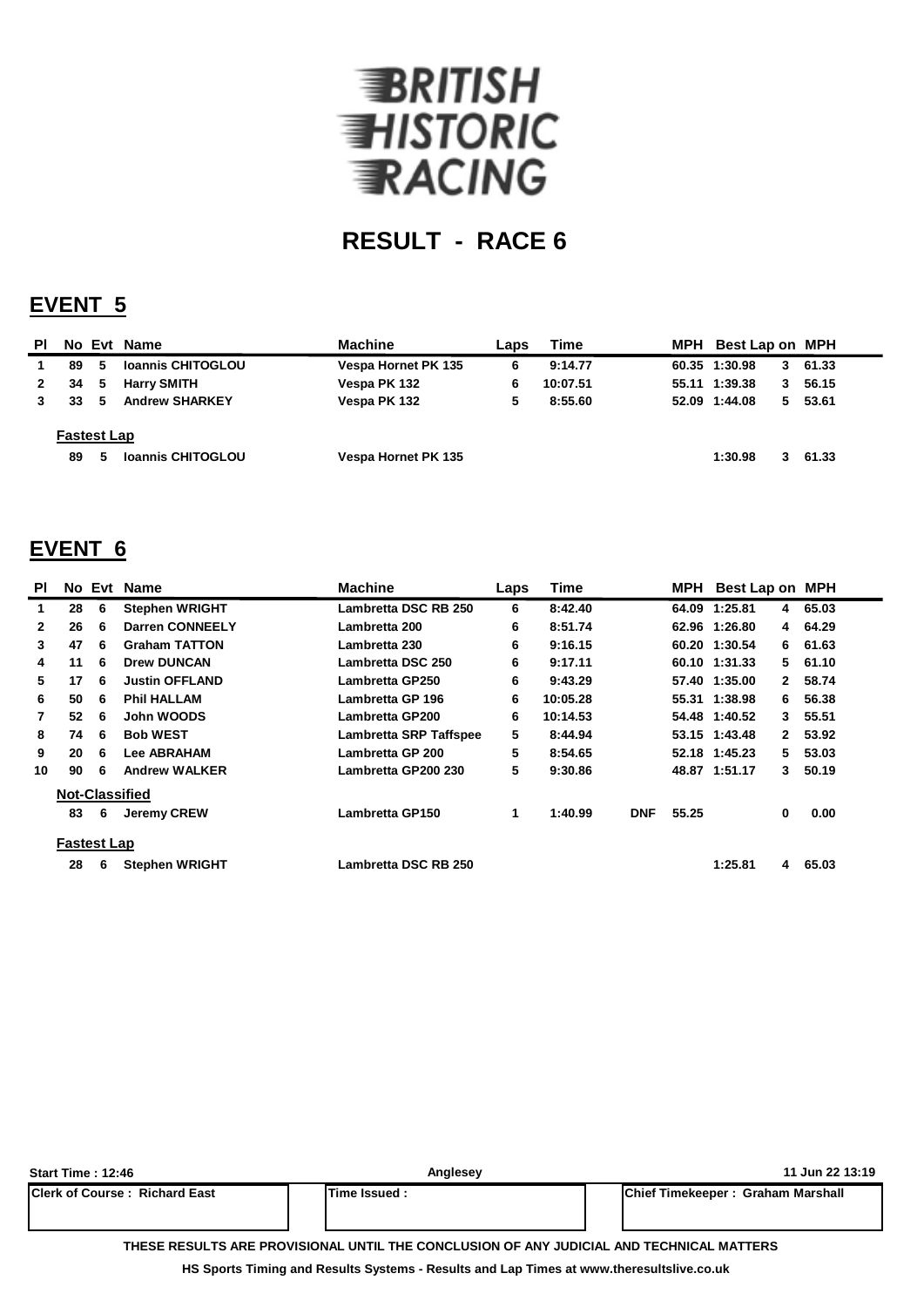

#### **EVENT 6a**

| <b>PI</b> |                    |    | No Evt Name             | <b>Machine</b>       | Laps | Time    |            | MPH Best Lap on MPH |              |          |
|-----------|--------------------|----|-------------------------|----------------------|------|---------|------------|---------------------|--------------|----------|
|           | 25                 | 6a | <b>Tom SHAW</b>         | Gilera Runner 180    | 6    | 8:52.33 |            | 62.89 1:27.26       | $\mathbf{2}$ | 63.95    |
|           | 37                 | 6a | <b>James MCNALLY</b>    | Lambretta Runner 180 | 6    | 9:07.84 |            | 61.11 1:30.39       |              | 3, 61.73 |
|           | 58                 | 6а | <b>Stephen HAMILTON</b> | Gilera Runner 172    | 6    | 9:16.53 |            | 60.16 1:31.06       |              | 561.28   |
|           |                    |    | <b>Not-Classified</b>   |                      |      |         |            |                     |              |          |
|           | 36                 | 6a | <b>Nikita DONOGHUE</b>  | Piaggio Zip 90       | 3    | 4:36.33 | <b>DNF</b> | 60.58 1:30.08       |              | 3 61.94  |
|           | <b>Fastest Lap</b> |    |                         |                      |      |         |            |                     |              |          |
|           | 25                 | 6а | <b>Tom SHAW</b>         | Gilera Runner 180    |      |         |            | 1:27.26             | $\mathbf{2}$ | 63.95    |

#### **EVENT Op**

| PL | No Evt Name         | <b>Machine</b> | Laps | Time    | MPH Best Lap on MPH |         |  |
|----|---------------------|----------------|------|---------|---------------------|---------|--|
|    | 41<br>Op Stuart DAY | Lambretta      | 6    | 9:14.43 | 60.39 1:30.71       | 2 61.51 |  |
|    | <b>Fastest Lap</b>  |                |      |         |                     |         |  |
|    | 41 Op Stuart DAY    | Lambretta      |      |         | 1:30.71             | 2 61.51 |  |

| Start Time : 12:46                                                                       | Anglesev      | 11 Jun 22 13:19                           |  |  |  |  |  |  |
|------------------------------------------------------------------------------------------|---------------|-------------------------------------------|--|--|--|--|--|--|
| <b>IClerk of Course: Richard East</b>                                                    | Time Issued : | <b>IChief Timekeeper: Graham Marshall</b> |  |  |  |  |  |  |
|                                                                                          |               |                                           |  |  |  |  |  |  |
|                                                                                          |               |                                           |  |  |  |  |  |  |
| THESE RESULTS ARE PROVISIONAL UNTIL THE CONCLUSION OF ANY JUDICIAL AND TECHNICAL MATTERS |               |                                           |  |  |  |  |  |  |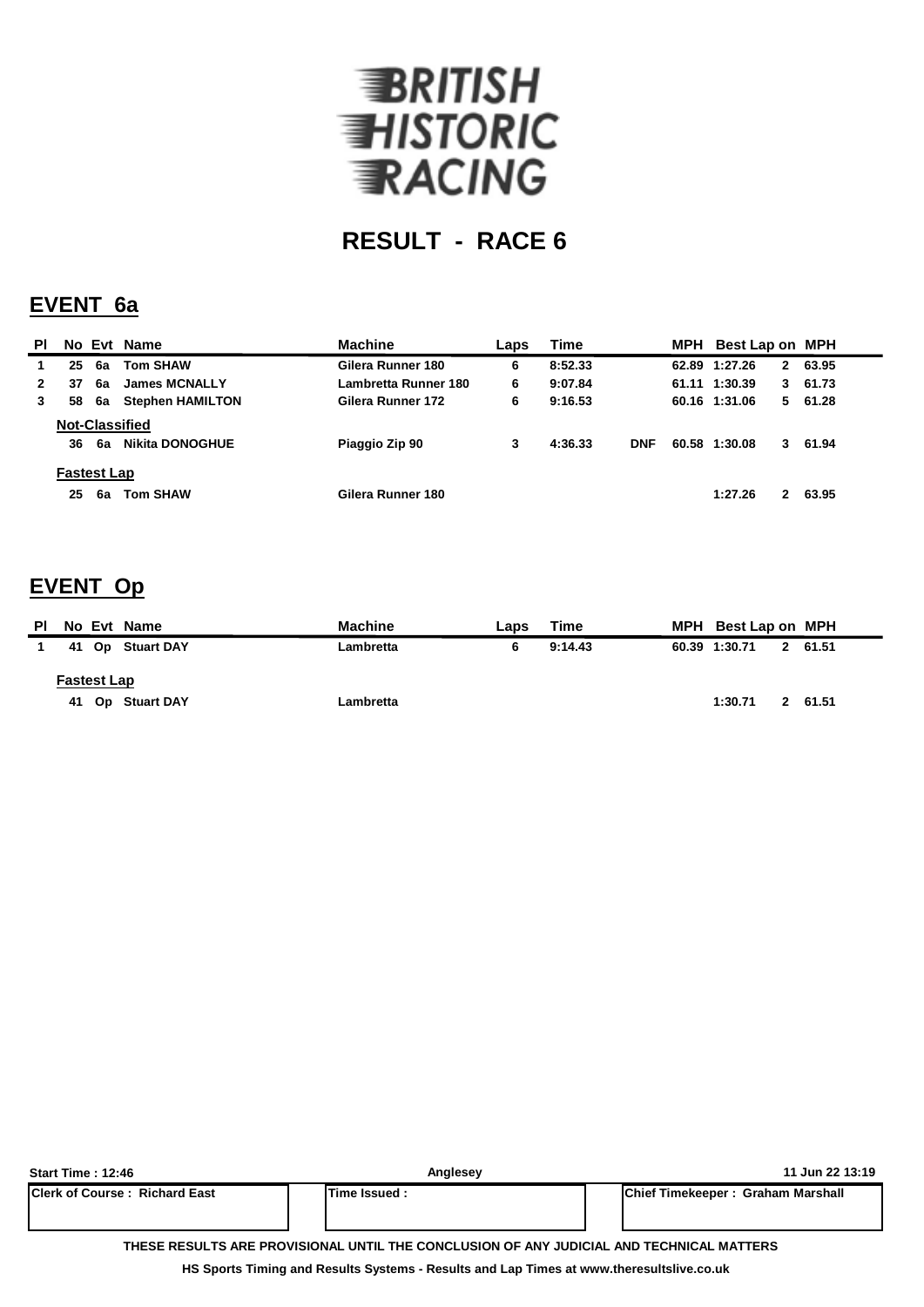| 11 | <b>Drew DUNCAN</b> |                                                               |  |                         |              |  |                                                  |                     |       |                |                   |  |  |
|----|--------------------|---------------------------------------------------------------|--|-------------------------|--------------|--|--------------------------------------------------|---------------------|-------|----------------|-------------------|--|--|
|    | Lap                |                                                               |  |                         |              |  | $1 \qquad 2 \qquad 3 \qquad 4 \qquad 5 \qquad 6$ | $7 \quad \circ$     | 8     | $\overline{9}$ | 10 <sub>1</sub>   |  |  |
|    |                    | 1   1:37.50   1:32.71   1:31.67   1:31.90   1:31.33   1:32.00 |  |                         |              |  |                                                  |                     |       |                |                   |  |  |
| 17 |                    | <b>Justin OFFLAND</b>                                         |  |                         |              |  |                                                  |                     |       |                |                   |  |  |
|    |                    | $Lap$ 1 2                                                     |  | $\overline{\mathbf{3}}$ |              |  |                                                  | 4 5 6 7             | 8     | $\overline{9}$ | 10 <sub>1</sub>   |  |  |
|    |                    | 1   1:43.28   1:35.00   1:36.32   1:37.29   1:35.45   1:35.95 |  |                         |              |  |                                                  |                     |       |                |                   |  |  |
| 20 |                    | <b>Lee ABRAHAM</b>                                            |  |                         |              |  |                                                  |                     |       |                |                   |  |  |
|    | Lap                | $\sim$ $-1$                                                   |  | 2 3 4 5                 |              |  | $\overline{\phantom{a}}$ 6                       | $\mathbf{7}$        | 8     | 9              | 10 <sub>1</sub>   |  |  |
|    |                    | 1   1:51.09   1:45.81   1:46.09   1:46.43   1:45.23           |  |                         |              |  |                                                  |                     |       |                |                   |  |  |
| 25 |                    | <b>Tom SHAW</b>                                               |  |                         |              |  |                                                  |                     |       |                |                   |  |  |
|    | Lap                | $\sim$ $\sim$ 1.                                              |  | 2 3 4 5                 |              |  | $\overline{\phantom{0}}$ 6                       | $7 -$               | 8     | 9              | 10                |  |  |
|    |                    | 1   1:30.28   1:27.26   1:28.39   1:28.97   1:28.44   1:28.99 |  |                         |              |  |                                                  |                     |       |                |                   |  |  |
| 26 |                    | <b>Darren CONNEELY</b>                                        |  |                         |              |  |                                                  |                     |       |                |                   |  |  |
|    | Lap                |                                                               |  |                         |              |  |                                                  | 1 2 3 4 5 6 7       | 8     | 9              | 10 <sub>1</sub>   |  |  |
|    |                    | 1   1:33.45   1:27.52   1:28.10   1:26.80   1:27.86   1:28.01 |  |                         |              |  |                                                  |                     |       |                |                   |  |  |
| 28 |                    | <b>Stephen WRIGHT</b>                                         |  |                         |              |  |                                                  |                     |       |                |                   |  |  |
|    |                    |                                                               |  |                         |              |  |                                                  | Lap 1 2 3 4 5 6 7   | 8     | $\overline{9}$ | 10 <sub>1</sub>   |  |  |
|    |                    | 1    1:29.62    1:26.00    1:25.85    1:25.81    1:27.36      |  |                         |              |  | 1:27.76                                          |                     |       |                |                   |  |  |
| 33 |                    | <b>Andrew SHARKEY</b>                                         |  |                         |              |  |                                                  |                     |       |                |                   |  |  |
|    | Lap                | $1 \qquad 2 \qquad 3 \qquad 4 \qquad 5 \qquad 6$              |  |                         |              |  |                                                  | $\mathbf{7}$        | 8     | 9              | 10 <sub>1</sub>   |  |  |
|    |                    | 1   1:51.93   1:45.61   1:45.84   1:48.14   1:44.08           |  |                         |              |  |                                                  |                     |       |                |                   |  |  |
| 34 |                    | <b>Harry SMITH</b>                                            |  |                         |              |  |                                                  |                     |       |                |                   |  |  |
|    |                    | Lap 1 2 3 4 5 6                                               |  |                         |              |  |                                                  | $7 -$               | 8     | 9              | 10                |  |  |
|    |                    | 1   1:46.41   1:40.21   1:39.38   1:40.66   1:40.49           |  |                         |              |  | 1:40.36                                          |                     |       |                |                   |  |  |
| 36 |                    | <b>Nikita DONOGHUE</b>                                        |  |                         |              |  |                                                  |                     |       |                |                   |  |  |
|    |                    | Lap 1 2 3                                                     |  |                         | $4 \qquad 5$ |  | $6^{\circ}$                                      | 7 <sup>7</sup>      | 8     | 9              | 10                |  |  |
|    |                    | 1   1:35.60  1:30.65  1:30.08                                 |  |                         |              |  |                                                  |                     |       |                |                   |  |  |
| 37 |                    | <b>James MCNALLY</b>                                          |  |                         |              |  |                                                  |                     |       |                |                   |  |  |
|    |                    |                                                               |  |                         |              |  |                                                  | Lap 1 2 3 4 5 6 7 8 |       | 9              | 10                |  |  |
|    |                    | 1   1:35.06   1:30.50   1:30.39   1:30.42   1:30.86   1:30.61 |  |                         |              |  |                                                  |                     |       |                |                   |  |  |
| 41 |                    | <b>Stuart DAY</b>                                             |  |                         |              |  |                                                  |                     |       |                |                   |  |  |
|    |                    |                                                               |  |                         |              |  |                                                  | Lap 1 2 3 4 5 6 7   | $8 -$ | 9              | 10                |  |  |
|    |                    | 1   1:36.06   1:30.71   1:31.03   1:33.17   1:31.71   1:31.75 |  |                         |              |  |                                                  |                     |       |                |                   |  |  |
| 47 |                    | <b>Graham TATTON</b>                                          |  |                         |              |  |                                                  |                     |       |                |                   |  |  |
|    |                    |                                                               |  |                         |              |  |                                                  | Lap 1 2 3 4 5 6 7 8 |       | $\overline{9}$ | 10 <sub>1</sub>   |  |  |
|    |                    | 1   1:38.81   1:32.39   1:31.36   1:31.96   1:31.09   1:30.54 |  |                         |              |  |                                                  |                     |       |                |                   |  |  |
| 50 |                    | <b>Phil HALLAM</b>                                            |  |                         |              |  |                                                  |                     |       |                |                   |  |  |
|    |                    |                                                               |  |                         |              |  |                                                  | Lap 1 2 3 4 5 6 7 8 |       | 9              | $\blacksquare$ 10 |  |  |
|    |                    | 1   1:45.96   1:40.09   1:40.57   1:40.03   1:39.65   1:38.98 |  |                         |              |  |                                                  |                     |       |                |                   |  |  |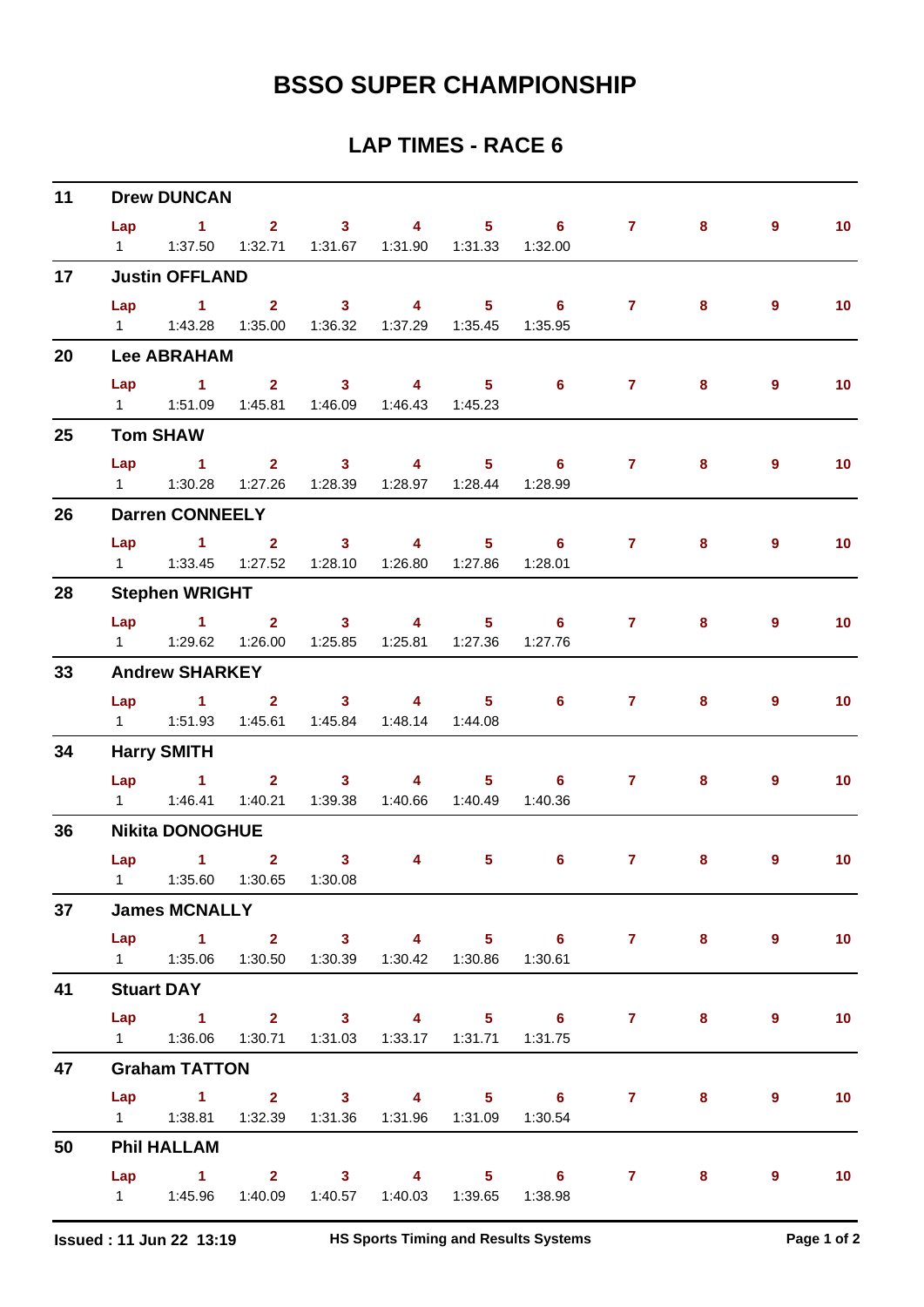| 52 | John WOODS          |                                 |                           |                                    |              |                           |                |                |          |                  |                 |  |  |  |
|----|---------------------|---------------------------------|---------------------------|------------------------------------|--------------|---------------------------|----------------|----------------|----------|------------------|-----------------|--|--|--|
|    | Lap<br>$1 \quad$    | $\blacktriangleleft$<br>1:46.69 | $\overline{2}$<br>1:42.26 | $\overline{3}$<br>1:40.52          | 4<br>1:41.34 | 5 <sup>5</sup><br>1:42.32 | 6<br>1:41.40   | $\overline{7}$ | 8        | 9                | 10 <sub>1</sub> |  |  |  |
| 58 |                     | <b>Stephen HAMILTON</b>         |                           |                                    |              |                           |                |                |          |                  |                 |  |  |  |
|    | Lap<br>$1 \quad$    | $\blacksquare$ 1<br>1:34.04     | $\overline{2}$<br>1:33.68 | $\mathbf{3}$<br>1:32.15            | 4<br>1:33.46 | 5<br>1:31.06              | 6<br>1:32.14   | $\mathbf{7}$   | 8        | 9                | 10              |  |  |  |
| 74 |                     | <b>Bob WEST</b>                 |                           |                                    |              |                           |                |                |          |                  |                 |  |  |  |
|    | Lap<br>$1 \quad$    | $\blacksquare$<br>1:48.78       | $\mathbf{2}$<br>1:43.48   | $\mathbf{3}$<br>1:43.78            | 4<br>1:44.49 | $5\phantom{1}$<br>1:44.41 | 6              | $\overline{7}$ | 8        | $\boldsymbol{9}$ | 10 <sup>°</sup> |  |  |  |
| 83 |                     | <b>Jeremy CREW</b>              |                           |                                    |              |                           |                |                |          |                  |                 |  |  |  |
|    | Lap<br>$1 \quad$    | $\blacktriangleleft$<br>1:40.99 | $\overline{2}$            | $\overline{\mathbf{3}}$            | 4            | $\sqrt{5}$                | 6              | $\overline{7}$ | 8        | $\mathbf{9}$     | 10 <sub>1</sub> |  |  |  |
| 89 |                     | <b>Ioannis CHITOGLOU</b>        |                           |                                    |              |                           |                |                |          |                  |                 |  |  |  |
|    | Lap<br>$1 \quad$    | $\blacktriangleleft$<br>1:35.93 | $\overline{2}$<br>1:31.38 | $\mathbf{3}$<br>1:30.98            | 4<br>1:32.81 | 5<br>1:31.14              | 6<br>1:32.53   | $\overline{7}$ | 8        | $\mathbf{9}$     | 10 <sub>1</sub> |  |  |  |
| 90 |                     | <b>Andrew WALKER</b>            |                           |                                    |              |                           |                |                |          |                  |                 |  |  |  |
|    | Lap<br>$\mathbf{1}$ | $\mathbf{1}$<br>1:57.28         | $\overline{2}$<br>1:51.97 | $\overline{\mathbf{3}}$<br>1:51.17 | 4<br>1:55.18 | $5\phantom{a}$<br>1:55.26 | $6\phantom{1}$ | $\overline{7}$ | $\bf{8}$ | 9                | 10 <sub>1</sub> |  |  |  |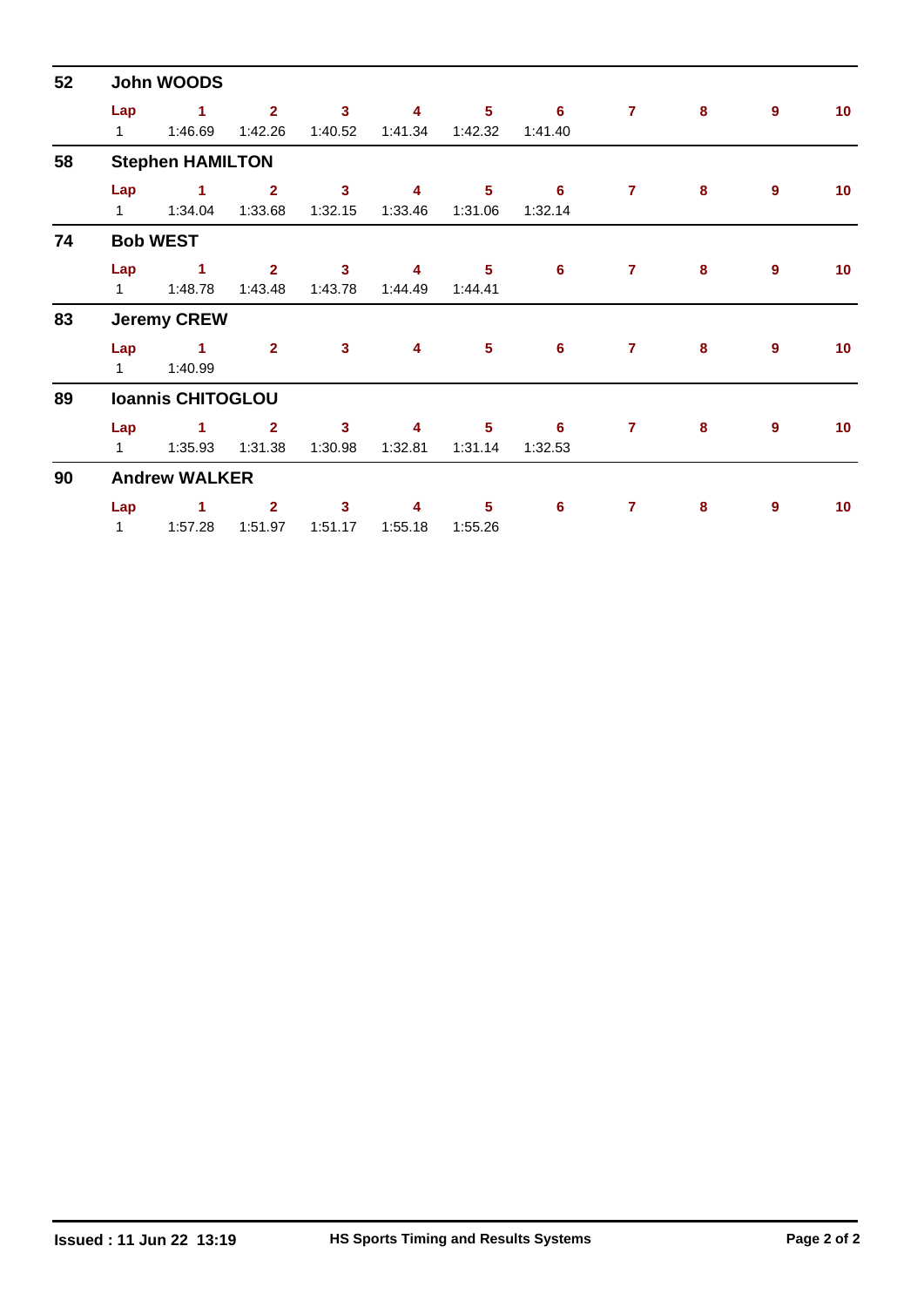|      | Lap 1              |    | Lap 2              |           | Lap 3   |     | Lap 4       |     | Lap 5              |    | Lap 6              |    | Lap 7 |    | Lap 8       |     | Lap 9 |     | Lap10 |  |
|------|--------------------|----|--------------------|-----------|---------|-----|-------------|-----|--------------------|----|--------------------|----|-------|----|-------------|-----|-------|-----|-------|--|
| No - | Time               | No | Time               | No        | Time    | No. | <b>Time</b> | No. | <b>Time</b>        | No | <b>Time</b>        | No | Time  | No | <b>Time</b> | No. | Time  | No. | Time  |  |
|      | $28 \quad 1:29.62$ | 28 | 2:55.62            | 28        | 4:21.47 | 28  | 5:47.28     | 28  | 7:14.64            |    | 28 8:42.40         |    |       |    |             |     |       |     |       |  |
|      | 25 1:30.28         |    | 25 2:57.54         | 25        | 4:25.93 | 25  | 5:54.90     | 25  | 7:23.34            |    | 74 8:44.94 *1      |    |       |    |             |     |       |     |       |  |
|      | $26 \quad 1:33.45$ | 26 | 3:00.97            | 26        | 4:29.07 | 26  | 5:55.87     | 26  | 7:23.73            |    | 26 8:51.74         |    |       |    |             |     |       |     |       |  |
| 58   | 1:34.04            | 37 | 3:05.56            | 37        | 4:35.95 | 37  | 6:06.37     | 90  | $7:35.60*1$        |    | 25 8:52.33         |    |       |    |             |     |       |     |       |  |
|      | 37 1:35.06         |    | 36 $3:06.25$       | 36        | 4:36.33 | 41  | 6:10.97     | 37  | 7:37.23            |    | 20 $8:54.65$ *1    |    |       |    |             |     |       |     |       |  |
|      | 36 1:35.60         | 41 | 3:06.77            | 41        | 4:37.80 | 89  | 6:11.10     | 89  | 7:42.24            |    | 33 8:55.60 *1      |    |       |    |             |     |       |     |       |  |
|      | 89 1:35.93         | 89 | 3:07.31            | 89        | 4:38.29 | 58  | 6:13.33     |     | 41 7:42.68         |    | 37 9:07.84         |    |       |    |             |     |       |     |       |  |
|      | 41 1:36.06         |    | 58 3:07.72         | 58        | 4:39.87 | 11  | 6:13.78     | 58  | 7:44.39            |    | 41 9:14.43         |    |       |    |             |     |       |     |       |  |
|      | 11 1:37.50         |    | $11 \quad 3:10.21$ | 11        | 4:41.88 |     | 47 6:14.52  |     | $11 \quad 7:45.11$ |    | 89 9:14.77         |    |       |    |             |     |       |     |       |  |
|      | 47 1:38.81         | 47 | 3:11.20            | 47        | 4:42.56 | 17  | 6:31.89     | 47  | 7:45.61            |    | 47 9:16.15         |    |       |    |             |     |       |     |       |  |
| 83   | 1:40.99            |    | $17 \quad 3:18.28$ | 17        | 4:54.60 | 50  | 6:46.65     | 17  | 8:07.34            |    | 58 9:16.53         |    |       |    |             |     |       |     |       |  |
|      | $17 \quad 1:43.28$ |    | 50 $3:26.05$       | 34        | 5:06.00 | 34  | 6:46.66     | 50  | 8:26.30            |    | 11 9:17.11         |    |       |    |             |     |       |     |       |  |
|      | 50 1:45.96         | 34 | 3:26.62            | 50        | 5:06.62 | 52  | 6:50.81     | 34  | 8:27.15            |    | 90 9:30.86 *1      |    |       |    |             |     |       |     |       |  |
|      | 34 1:46.41         | 52 | 3:28.95            | 52        | 5:09.47 | 74  | 7:00.53     |     | 52 8:33.13         |    | $17 \quad 9:43.29$ |    |       |    |             |     |       |     |       |  |
| 52   | 1:46.69            |    | 74 3:32.26         | 74        | 5:16.04 | 20  | 7:09.42     |     |                    |    | 50 10:05.28        |    |       |    |             |     |       |     |       |  |
|      | 74 1:48.78         |    | $20 \quad 3:36.90$ | <b>20</b> | 5:22.99 | 33  | 7:11.52     |     |                    | 34 | 10:07.51           |    |       |    |             |     |       |     |       |  |
|      | $20 \quad 1:51.09$ |    | 33 3:37.54         | 33        | 5:23.38 |     |             |     |                    |    | 52 10:14.53        |    |       |    |             |     |       |     |       |  |
|      | 33 $1:51.93$       |    | 90 3:49.25         | 90        | 5:40.42 |     |             |     |                    |    |                    |    |       |    |             |     |       |     |       |  |
|      | 90 1:57.28         |    |                    |           |         |     |             |     |                    |    |                    |    |       |    |             |     |       |     |       |  |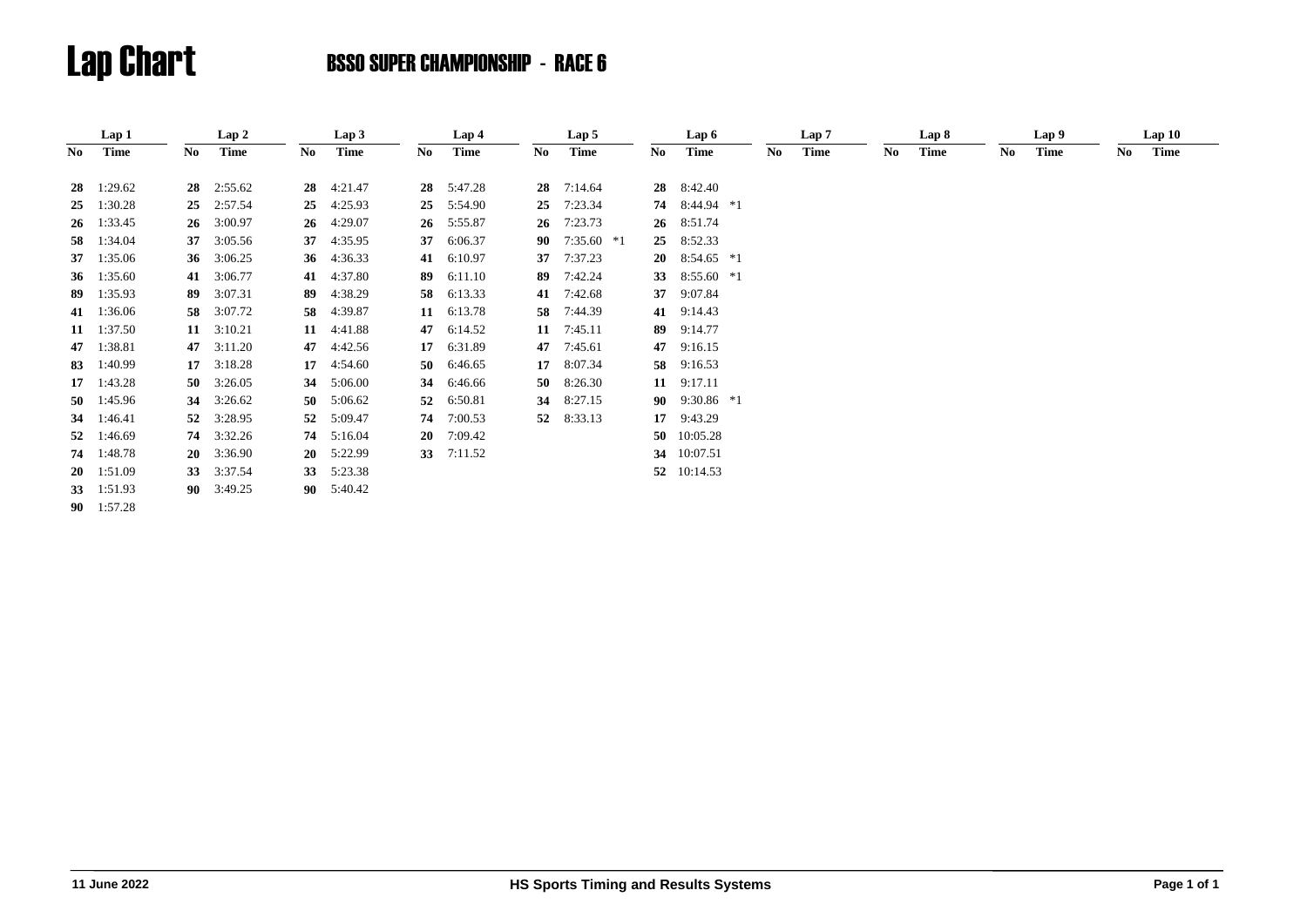

### **RESULT - RACE 15**

| PI           |                    |    | No Evt Name              | <b>Machine</b>                | <b>Time</b><br>Laps |          |            | Behind MPH Best Lap on MPH |              |       |
|--------------|--------------------|----|--------------------------|-------------------------------|---------------------|----------|------------|----------------------------|--------------|-------|
| $\mathbf{1}$ | 28                 | 6  | <b>Stephen WRIGHT</b>    | Lambretta DSC RB 250          | 6                   | 8:43.13  |            | 64.00 1:25.55              | $\mathbf{2}$ | 65.23 |
| $\mathbf{2}$ | 25                 | 6a | <b>Tom SHAW</b>          | Gilera Runner 180             | 6                   | 8:52.42  | 9.29       | 62.88 1:27.16              | $\mathbf{2}$ | 64.02 |
| 3            | 26                 | 6  | <b>Darren CONNEELY</b>   | Lambretta 200                 | 6                   | 8:54.07  | 10.94      | 62.69 1:27.14              | 4            | 64.03 |
| 4            | 37                 | 6a | <b>James MCNALLY</b>     | <b>Lambretta Runner 180</b>   | 6                   | 9:10.56  | 27.43      | 60.81 1:30.49              | 5            | 61.66 |
| 5            | 58                 | 6a | <b>Stephen HAMILTON</b>  | Gilera Runner 172             | 6                   | 9:11.17  | 28.04      | 60.74 1:30.92              | 4            | 61.37 |
| 6            | 11                 | 6  | <b>Drew DUNCAN</b>       | Lambretta DSC 250             | 6                   | 9:15.19  | 32.06      | 60.30 1:31.49              | $\mathbf{2}$ | 60.99 |
| 7            | 89                 | 5  | <b>Ioannis CHITOGLOU</b> | <b>Vespa Hornet PK 135</b>    | 6                   | 9:18.39  | 35.26      | 59.96 1:31.69              | 3            | 60.86 |
| 8            | 41                 | Op | <b>Stuart DAY</b>        | Lambretta                     | 6                   | 9:45.98  | 1:02.85    | 57.14 1:34.85              | 4            | 58.83 |
| 9            | 17                 | 6  | <b>Justin OFFLAND</b>    | <b>Lambretta GP250</b>        | 6                   | 9:49.93  | 1:06.80    | 56.75 1:36.80              | $\mathbf{2}$ | 57.64 |
| 10           | 91                 | 6  | <b>Simon PALMER</b>      | <b>Lambretta Wildcat 200</b>  | 6                   | 9:50.35  | 1:07.22    | 56.71 1:35.57              | 3            | 58.39 |
| 11           | 36                 | 6a | <b>Nikita DONOGHUE</b>   | Piaggio Zip 90                | 6                   | 10:04.36 | 1:21.23    | 55.40 1:38.17              | 3            | 56.84 |
| 12           | 66                 | 6a | <b>Anthony MAXWELL</b>   | Hornet Zip 100                | 6                   | 10:05.65 | 1:22.52    | 55.28 1:38.72              | 3            | 56.52 |
| 13           | 83                 | 6  | <b>Jeremy CREW</b>       | <b>Lambretta GP150</b>        | 6                   | 10:06.66 | 1:23.53    | 55.19 1:38.35              | 5            | 56.74 |
| 14           | 52                 | 6  | John WOODS               | <b>Lambretta GP200</b>        | 6                   | 10:09.04 | 1:25.91    | 54.97 1:39.42              | 5            | 56.13 |
| 15           | 50                 | 6  | <b>Phil HALLAM</b>       | <b>Lambretta GP 196</b>       | 6                   | 10:09.47 | 1:26.34    | 54.93 1:39.06              | 4            | 56.33 |
| 16           | 34                 | 5  | <b>Harry SMITH</b>       | Vespa PK 132                  | 6                   | 10:15.26 | 1:32.13    | 54.42 1:40.21              | 3            | 55.68 |
| 17           | 74                 | 6  | <b>Bob WEST</b>          | <b>Lambretta SRP Taffspee</b> | 6                   | 10:23.09 | 1:39.96    | 53.73 1:42.23              | 3            | 54.58 |
| 18           | 33                 | 5  | <b>Andrew SHARKEY</b>    | Vespa PK 132                  | 5                   | 8:51.12  | 1 Lap      | 52.53 1:43.96              | 3            | 53.67 |
| 19           | 90                 | 6  | <b>Andrew WALKER</b>     | Lambretta GP200 230           | 5                   | 9:26.87  | 1 Lap      | 49.22 1:51.33              | $\mathbf{2}$ | 50.12 |
|              |                    |    | <b>Not-Classified</b>    |                               |                     |          |            |                            |              |       |
|              | 20                 | 6  | <b>Lee ABRAHAM</b>       | Lambretta GP 200              | 4                   | 7:01.12  | <b>DNF</b> | 53.00 1:42.68              | 4            | 54.34 |
|              | 47                 | 6  | <b>Graham TATTON</b>     | Lambretta 230                 | $\mathbf{2}$        | 3:45.87  | <b>DNF</b> | 49.41 2:05.96              | $\mathbf{2}$ | 44.30 |
|              | <b>Fastest Lap</b> |    |                          |                               |                     |          |            |                            |              |       |
|              | 28                 | 6  | <b>Stephen WRIGHT</b>    | Lambretta DSC RB 250          |                     |          |            | 1:25.55                    | $\mathbf{2}$ | 65.23 |
|              |                    |    |                          |                               |                     |          |            |                            |              |       |

| <b>Start Time: 16:14</b>                                                                  | Anglesey       | 11 Jun 22 16:26                   |  |  |  |  |  |  |  |  |
|-------------------------------------------------------------------------------------------|----------------|-----------------------------------|--|--|--|--|--|--|--|--|
| <b>IClerk of Course: Richard East</b>                                                     | lTime Issued : | Chief Timekeeper: Graham Marshall |  |  |  |  |  |  |  |  |
| TUECE DECHLEC ADE DROVICIONAL HNEIL TUE CONOLHCION OF ANY HIDICIAL AND TECHNICAL MATTERS. |                |                                   |  |  |  |  |  |  |  |  |

**THESE RESULTS ARE PROVISIONAL UNTIL THE CONCLUSION OF ANY JUDICIAL AND TECHNICAL MATTERS**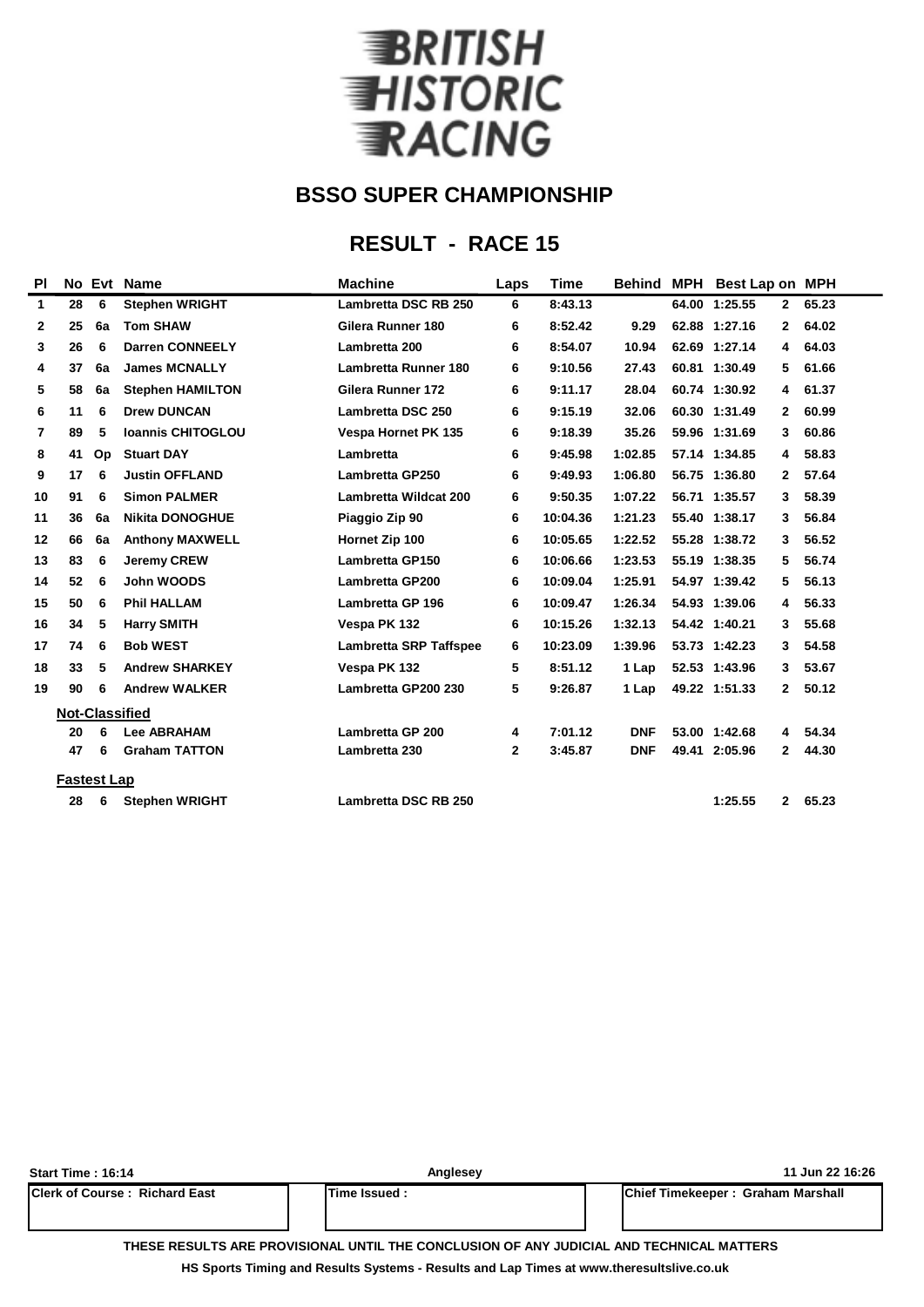

### **EVENT 5**

| PI.          |                    |    | No Evt Name              | <b>Machine</b>      | Laps | Time     | MPH | Best Lap on MPH |   |       |
|--------------|--------------------|----|--------------------------|---------------------|------|----------|-----|-----------------|---|-------|
|              | 89                 | 5  | <b>Ioannis CHITOGLOU</b> | Vespa Hornet PK 135 | 6    | 9:18.39  |     | 59.96 1:31.69   | 3 | 60.86 |
| $\mathbf{2}$ | 34                 | 5  | <b>Harry SMITH</b>       | Vespa PK 132        | 6    | 10:15.26 |     | 54.42 1:40.21   | 3 | 55.68 |
|              | 33                 | -5 | <b>Andrew SHARKEY</b>    | Vespa PK 132        | 5    | 8:51.12  |     | 52.53 1:43.96   | 3 | 53.67 |
|              | <b>Fastest Lap</b> |    |                          |                     |      |          |     |                 |   |       |
|              | 89                 | 5  | <b>Ioannis CHITOGLOU</b> | Vespa Hornet PK 135 |      |          |     | 1:31.69         |   | 60.86 |

### **EVENT 6**

| <b>PI</b>      |                    |   | No Evt Name            | <b>Machine</b>                | <b>Time</b>  |          | MPH Best Lap on MPH |               |              |       |
|----------------|--------------------|---|------------------------|-------------------------------|--------------|----------|---------------------|---------------|--------------|-------|
| 1              | 28                 | 6 | <b>Stephen WRIGHT</b>  | Lambretta DSC RB 250          | 6            | 8:43.13  |                     | 64.00 1:25.55 | $\mathbf{2}$ | 65.23 |
| $\mathbf{2}$   | 26                 | 6 | <b>Darren CONNEELY</b> | Lambretta 200                 | 6            | 8:54.07  |                     | 62.69 1:27.14 | 4            | 64.03 |
| 3              | 11                 | 6 | <b>Drew DUNCAN</b>     | Lambretta DSC 250             | 6            | 9:15.19  |                     | 60.30 1:31.49 | $\mathbf{2}$ | 60.99 |
| 4              | 17                 | 6 | <b>Justin OFFLAND</b>  | Lambretta GP250               | 6            | 9:49.93  |                     | 56.75 1:36.80 | $\mathbf{2}$ | 57.64 |
| 5              | 91                 | 6 | <b>Simon PALMER</b>    | <b>Lambretta Wildcat 200</b>  | 6            | 9:50.35  |                     | 56.71 1:35.57 | 3            | 58.39 |
| 6              | 83                 | 6 | <b>Jeremy CREW</b>     | <b>Lambretta GP150</b>        | 6            | 10:06.66 |                     | 55.19 1:38.35 | 5.           | 56.74 |
| $\overline{7}$ | 52                 | 6 | John WOODS             | <b>Lambretta GP200</b>        | 6            | 10:09.04 |                     | 54.97 1:39.42 | 5            | 56.13 |
| 8              | 50                 | 6 | <b>Phil HALLAM</b>     | Lambretta GP 196              | 6            | 10:09.47 |                     | 54.93 1:39.06 | 4            | 56.33 |
| 9              | 74                 | 6 | <b>Bob WEST</b>        | <b>Lambretta SRP Taffspee</b> | 6            | 10:23.09 |                     | 53.73 1:42.23 | 3            | 54.58 |
| 10             | 90                 | 6 | <b>Andrew WALKER</b>   | Lambretta GP200 230           | 5            | 9:26.87  |                     | 49.22 1:51.33 | $\mathbf{2}$ | 50.12 |
|                |                    |   | <b>Not-Classified</b>  |                               |              |          |                     |               |              |       |
|                | 20                 | 6 | <b>Lee ABRAHAM</b>     | Lambretta GP 200              | 4            | 7:01.12  | <b>DNF</b>          | 53.00 1:42.68 | 4            | 54.34 |
|                | 47                 | 6 | <b>Graham TATTON</b>   | Lambretta 230                 | $\mathbf{2}$ | 3:45.87  | <b>DNF</b>          | 49.41 2:05.96 | $\mathbf{2}$ | 44.30 |
|                | <b>Fastest Lap</b> |   |                        |                               |              |          |                     |               |              |       |
|                | 28                 | 6 | <b>Stephen WRIGHT</b>  | Lambretta DSC RB 250          |              |          |                     | 1:25.55       | $\mathbf{2}$ | 65.23 |

| Start Time: 16:14                                                                        | Anglesev      | 11 Jun 22 16:26                           |  |  |  |  |  |  |  |  |
|------------------------------------------------------------------------------------------|---------------|-------------------------------------------|--|--|--|--|--|--|--|--|
| <b>IClerk of Course: Richard East</b>                                                    | Time Issued : | <b>IChief Timekeeper: Graham Marshall</b> |  |  |  |  |  |  |  |  |
| THESE RESULTS ARE PROVISIONAL UNTIL THE CONCLUSION OF ANY JUDICIAL AND TECHNICAL MATTERS |               |                                           |  |  |  |  |  |  |  |  |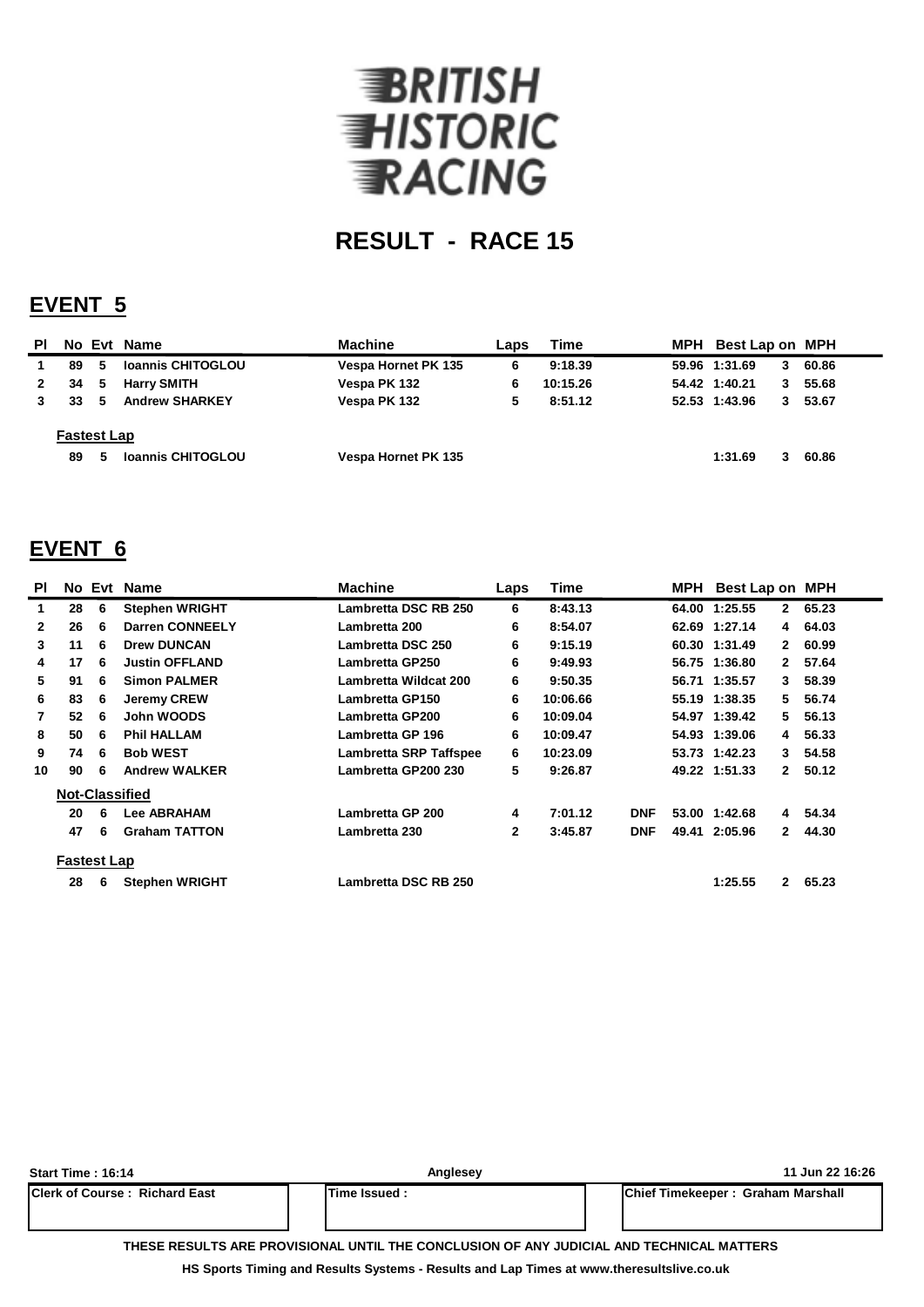

#### **EVENT 6a**

| <b>PI</b>    |                    |    | No Evt Name             | <b>Machine</b>       | Laps | Time     | MPH | Best Lap on MPH |              |         |
|--------------|--------------------|----|-------------------------|----------------------|------|----------|-----|-----------------|--------------|---------|
|              | 25                 | 6a | <b>Tom SHAW</b>         | Gilera Runner 180    | 6    | 8:52.42  |     | 62.88 1:27.16   | $\mathbf{2}$ | 64.02   |
| $\mathbf{2}$ | 37                 | 6a | <b>James MCNALLY</b>    | Lambretta Runner 180 | 6    | 9:10.56  |     | 60.81 1:30.49   |              | 5 61.66 |
| 3            | 58                 | 6а | <b>Stephen HAMILTON</b> | Gilera Runner 172    | 6    | 9:11.17  |     | 60.74 1:30.92   |              | 4 61.37 |
| 4            | 36                 | 6a | <b>Nikita DONOGHUE</b>  | Piaggio Zip 90       | 6    | 10:04.36 |     | 55.40 1:38.17   | 3            | 56.84   |
| 5.           | 66                 | 6а | <b>Anthony MAXWELL</b>  | Hornet Zip 100       | 6    | 10:05.65 |     | 55.28 1:38.72   | 3            | 56.52   |
|              | <b>Fastest Lap</b> |    |                         |                      |      |          |     |                 |              |         |
|              | 25                 | 6а | <b>Tom SHAW</b>         | Gilera Runner 180    |      |          |     | 1:27.16         | $\mathbf{2}$ | 64.02   |

### **EVENT Op**

| ΡI | No Evt Name        | <b>Machine</b> | Laps | Time    | MPH Best Lap on MPH |       |
|----|--------------------|----------------|------|---------|---------------------|-------|
|    | 41 Op Stuart DAY   | Lambretta      | 6    | 9:45.98 | 57.14 1:34.85<br>4  | 58.83 |
|    | <b>Fastest Lap</b> |                |      |         |                     |       |
|    | 41 Op Stuart DAY   | Lambretta      |      |         | 1:34.85<br>4        | 58.83 |

| Start Time: 16:14                                                                        | Anglesev     | 11 Jun 22 16:26                   |  |  |  |  |  |  |  |  |
|------------------------------------------------------------------------------------------|--------------|-----------------------------------|--|--|--|--|--|--|--|--|
| <b>IClerk of Course: Richard East</b>                                                    | Time Issued: | Chief Timekeeper: Graham Marshall |  |  |  |  |  |  |  |  |
|                                                                                          |              |                                   |  |  |  |  |  |  |  |  |
|                                                                                          |              |                                   |  |  |  |  |  |  |  |  |
| THESE RESULTS ARE PROVISIONAL UNTIL THE CONCLUSION OF ANY JUDICIAL AND TECHNICAL MATTERS |              |                                   |  |  |  |  |  |  |  |  |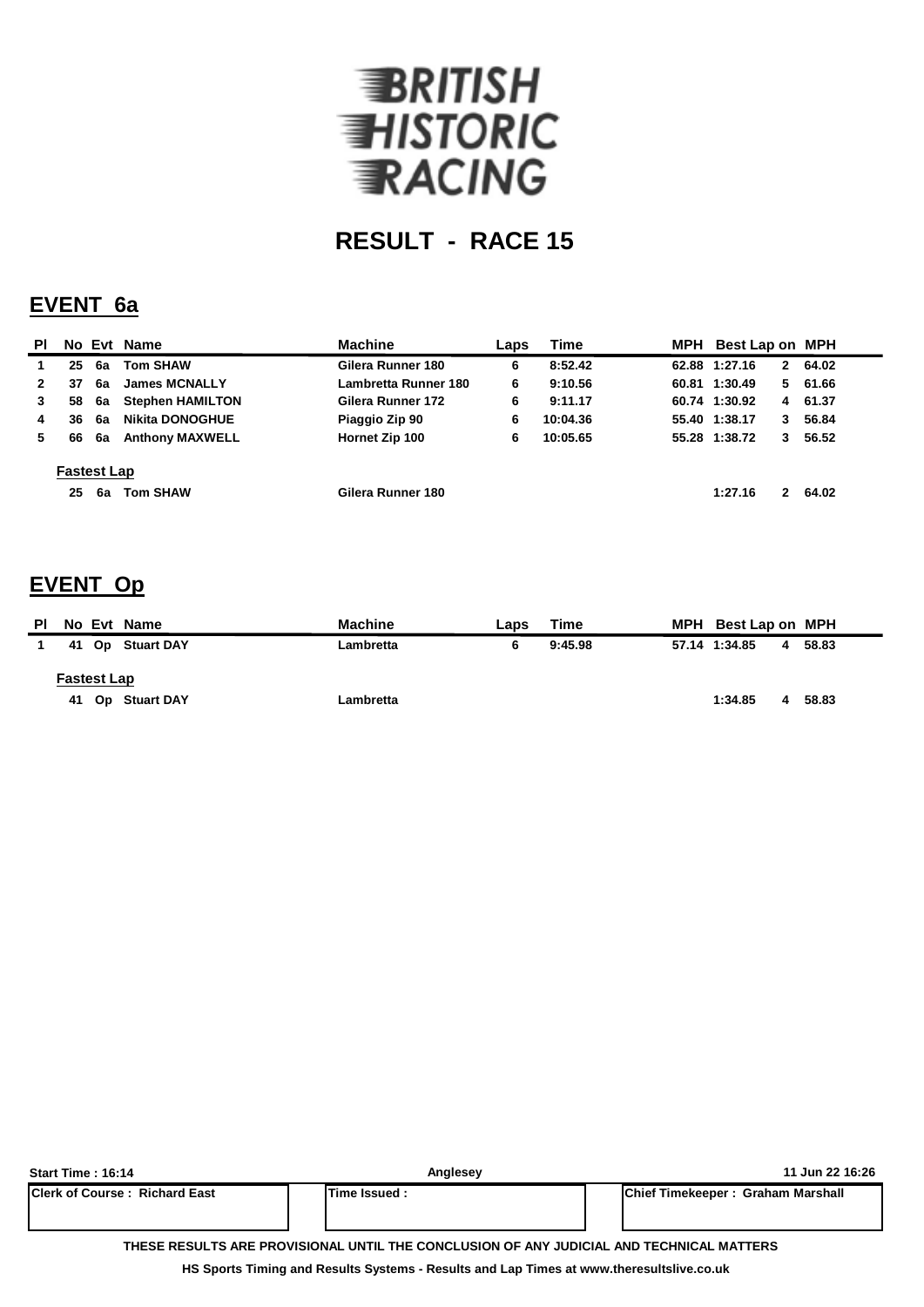| 11 | <b>Drew DUNCAN</b> |                                                                     |                               |                                                      |                         |                                                                                                                                                                                                                                                                                                                                    |                       |                    |   |                |                 |  |  |  |
|----|--------------------|---------------------------------------------------------------------|-------------------------------|------------------------------------------------------|-------------------------|------------------------------------------------------------------------------------------------------------------------------------------------------------------------------------------------------------------------------------------------------------------------------------------------------------------------------------|-----------------------|--------------------|---|----------------|-----------------|--|--|--|
|    | Lap                | $\sim$ $\sim$ 1                                                     | $2 \t 3$                      |                                                      | $\overline{\mathbf{A}}$ |                                                                                                                                                                                                                                                                                                                                    | $5 \t\t 6$            | $\mathbf{7}$       | 8 | $\overline{9}$ | 10 <sub>1</sub> |  |  |  |
|    | $1 \quad \Box$     |                                                                     |                               | 1:37.62  1:31.49  1:31.49  1:31.51  1:31.54  1:31.54 |                         |                                                                                                                                                                                                                                                                                                                                    |                       |                    |   |                |                 |  |  |  |
| 17 |                    | <b>Justin OFFLAND</b>                                               |                               |                                                      |                         |                                                                                                                                                                                                                                                                                                                                    |                       |                    |   |                |                 |  |  |  |
|    |                    | $Lap$ 1 2                                                           |                               | $\sim$ 3                                             | $\overline{\mathbf{4}}$ | $\overline{\phantom{1}}$ 5                                                                                                                                                                                                                                                                                                         | $6\qquad 7$           |                    | 8 | $\overline{9}$ | 10 <sub>1</sub> |  |  |  |
|    |                    |                                                                     |                               | 1:36.80  1:37.00  1:37.08  1:37.80                   |                         |                                                                                                                                                                                                                                                                                                                                    | 1:37.86               |                    |   |                |                 |  |  |  |
| 20 |                    | <b>Lee ABRAHAM</b>                                                  |                               |                                                      |                         |                                                                                                                                                                                                                                                                                                                                    |                       |                    |   |                |                 |  |  |  |
|    | Lap                | $\sim$ 1                                                            | $\overline{2}$ $\overline{3}$ |                                                      | $\overline{\mathbf{4}}$ | $\overline{5}$ 6                                                                                                                                                                                                                                                                                                                   |                       | $\mathbf{7}$       | 8 | 9              | 10 <sub>1</sub> |  |  |  |
|    |                    | 1   1:51.08   1:44.32   1:43.04   1:42.68                           |                               |                                                      |                         |                                                                                                                                                                                                                                                                                                                                    |                       |                    |   |                |                 |  |  |  |
| 25 |                    | <b>Tom SHAW</b>                                                     |                               |                                                      |                         |                                                                                                                                                                                                                                                                                                                                    |                       |                    |   |                |                 |  |  |  |
|    | Lap                | $\sim$ 1.                                                           |                               | 2 3 4 5 6                                            |                         |                                                                                                                                                                                                                                                                                                                                    |                       | 7 <sup>7</sup>     | 8 | $\overline{9}$ | 10 <sub>1</sub> |  |  |  |
|    |                    |                                                                     |                               | 1:27.16  1:28.49  1:28.09  1:28.44  1:28.46          |                         |                                                                                                                                                                                                                                                                                                                                    |                       |                    |   |                |                 |  |  |  |
| 26 |                    | <b>Darren CONNEELY</b>                                              |                               |                                                      |                         |                                                                                                                                                                                                                                                                                                                                    |                       |                    |   |                |                 |  |  |  |
|    | Lap                | $1 \t2 \t3 \t4$                                                     |                               |                                                      |                         |                                                                                                                                                                                                                                                                                                                                    | $5 \t\t 6$            | $7 \pm 1$          | 8 | 9              | 10 <sub>1</sub> |  |  |  |
|    | $1 \quad$          |                                                                     |                               | 1:35.52  1:28.11  1:27.92  1:27.14  1:28.18  1:27.20 |                         |                                                                                                                                                                                                                                                                                                                                    |                       |                    |   |                |                 |  |  |  |
| 28 |                    | <b>Stephen WRIGHT</b>                                               |                               |                                                      |                         |                                                                                                                                                                                                                                                                                                                                    |                       |                    |   |                |                 |  |  |  |
|    |                    | Lap 1 2 3 4                                                         |                               |                                                      |                         |                                                                                                                                                                                                                                                                                                                                    | $5 \t\t 6 \t\t 7$     |                    | 8 | 9              | 10 <sub>1</sub> |  |  |  |
|    |                    |                                                                     | 1:25.55                       |                                                      |                         |                                                                                                                                                                                                                                                                                                                                    | 1:27.19               |                    |   |                |                 |  |  |  |
| 33 |                    | <b>Andrew SHARKEY</b>                                               |                               |                                                      |                         |                                                                                                                                                                                                                                                                                                                                    |                       |                    |   |                |                 |  |  |  |
|    | Lap                | $1 \t2 \t3$                                                         |                               |                                                      |                         | $\overline{4}$ and $\overline{4}$ and $\overline{4}$ and $\overline{4}$ and $\overline{4}$ and $\overline{4}$ and $\overline{4}$ and $\overline{4}$ and $\overline{4}$ and $\overline{4}$ and $\overline{4}$ and $\overline{4}$ and $\overline{4}$ and $\overline{4}$ and $\overline{4}$ and $\overline{4}$ and $\overline{4}$ and | $5 \t\t 6$            | 7 <sup>7</sup>     | 8 | 9              | 10 <sub>1</sub> |  |  |  |
|    |                    | 1   1:50.58   1:45.70   1:43.96   1:45.87   1:45.01                 |                               |                                                      |                         |                                                                                                                                                                                                                                                                                                                                    |                       |                    |   |                |                 |  |  |  |
| 34 |                    | <b>Harry SMITH</b>                                                  |                               |                                                      |                         |                                                                                                                                                                                                                                                                                                                                    |                       |                    |   |                |                 |  |  |  |
|    |                    | $Lap$ 1                                                             |                               | $2 \qquad 3 \qquad 4$                                |                         |                                                                                                                                                                                                                                                                                                                                    | $5 \t\t 6$            | $7 \quad \text{ }$ | 8 | $\overline{9}$ | 10 <sub>1</sub> |  |  |  |
|    |                    | 1 1:47.67                                                           |                               | 1:42.17  1:40.21  1:41.15  1:41.14  1:42.92          |                         |                                                                                                                                                                                                                                                                                                                                    |                       |                    |   |                |                 |  |  |  |
| 36 |                    | <b>Nikita DONOGHUE</b>                                              |                               |                                                      |                         |                                                                                                                                                                                                                                                                                                                                    |                       |                    |   |                |                 |  |  |  |
|    | Lap                | $\sim$ 1.000 $\sim$ 1.000 $\sim$                                    | $\overline{2}$                | 3 <sup>1</sup>                                       |                         | $\overline{\mathbf{4}}$ and $\overline{\mathbf{4}}$                                                                                                                                                                                                                                                                                | $5 \t\t 6$            | $\mathbf{7}$       | 8 | 9              | 10 <sub>1</sub> |  |  |  |
|    |                    | 1   1:48.41   1:39.64   1:38.17   1:38.94   1:39.12   1:40.08       |                               |                                                      |                         |                                                                                                                                                                                                                                                                                                                                    |                       |                    |   |                |                 |  |  |  |
| 37 |                    | <b>James MCNALLY</b>                                                |                               |                                                      |                         |                                                                                                                                                                                                                                                                                                                                    |                       |                    |   |                |                 |  |  |  |
|    |                    |                                                                     |                               |                                                      |                         |                                                                                                                                                                                                                                                                                                                                    | Lap 1 2 3 4 5 6 7 8 9 |                    |   |                | $\sim$ 10       |  |  |  |
|    |                    | 1   1:35.10   1:31.43   1:31.14   1:31.67   1:30.49   1:30.73       |                               |                                                      |                         |                                                                                                                                                                                                                                                                                                                                    |                       |                    |   |                |                 |  |  |  |
| 41 |                    | <b>Stuart DAY</b>                                                   |                               |                                                      |                         |                                                                                                                                                                                                                                                                                                                                    |                       |                    |   |                |                 |  |  |  |
|    |                    |                                                                     |                               |                                                      |                         |                                                                                                                                                                                                                                                                                                                                    | Lap 1 2 3 4 5 6 7 8   |                    |   | 9              | 10              |  |  |  |
|    |                    | 1   1:46.11   1:35.35   1:35.88   1:34.85   1:36.09   1:37.70       |                               |                                                      |                         |                                                                                                                                                                                                                                                                                                                                    |                       |                    |   |                |                 |  |  |  |
| 47 |                    | <b>Graham TATTON</b>                                                |                               |                                                      |                         |                                                                                                                                                                                                                                                                                                                                    |                       |                    |   |                |                 |  |  |  |
|    |                    |                                                                     |                               |                                                      |                         |                                                                                                                                                                                                                                                                                                                                    | Lap 1 2 3 4 5 6 7 8   |                    |   | $\overline{9}$ | 10              |  |  |  |
|    |                    |                                                                     |                               |                                                      |                         |                                                                                                                                                                                                                                                                                                                                    |                       |                    |   |                |                 |  |  |  |
| 50 |                    | <b>Phil HALLAM</b>                                                  |                               |                                                      |                         |                                                                                                                                                                                                                                                                                                                                    |                       |                    |   |                |                 |  |  |  |
|    |                    |                                                                     |                               |                                                      |                         |                                                                                                                                                                                                                                                                                                                                    | Lap 1 2 3 4 5 6 7     |                    | 8 | 9              | $\overline{10}$ |  |  |  |
|    |                    | 1    1:47.64    1:41.40    1:41.13    1:39.06    1:39.43    1:40.81 |                               |                                                      |                         |                                                                                                                                                                                                                                                                                                                                    |                       |                    |   |                |                 |  |  |  |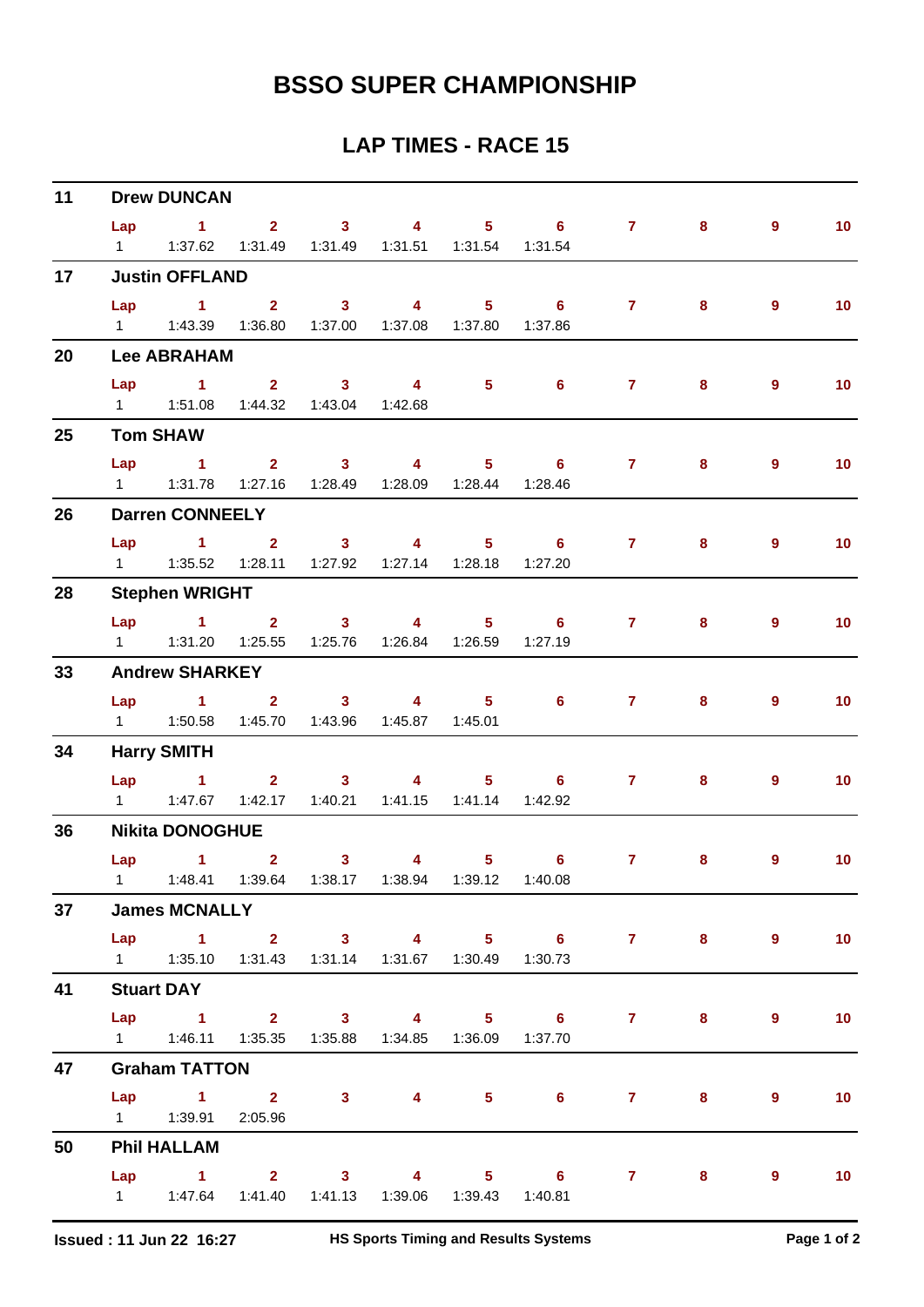| 52 | <b>John WOODS</b> |                                                               |  |                |                  |                                                                                                                                                                                                                                                                                                                                    |                   |                |   |                |                 |  |  |  |
|----|-------------------|---------------------------------------------------------------|--|----------------|------------------|------------------------------------------------------------------------------------------------------------------------------------------------------------------------------------------------------------------------------------------------------------------------------------------------------------------------------------|-------------------|----------------|---|----------------|-----------------|--|--|--|
|    | Lap               | $1 \qquad 2 \qquad 3 \qquad 4 \qquad 5 \qquad 6$              |  |                |                  |                                                                                                                                                                                                                                                                                                                                    |                   | $7 \t 8$       |   | $9^{\circ}$    | 10 <sup>°</sup> |  |  |  |
|    |                   | 1   1:46.51   1:41.29   1:39.97   1:40.72   1:39.42   1:41.13 |  |                |                  |                                                                                                                                                                                                                                                                                                                                    |                   |                |   |                |                 |  |  |  |
| 58 |                   | <b>Stephen HAMILTON</b>                                       |  |                |                  |                                                                                                                                                                                                                                                                                                                                    |                   |                |   |                |                 |  |  |  |
|    |                   |                                                               |  |                |                  |                                                                                                                                                                                                                                                                                                                                    | Lap 1 2 3 4 5 6 7 |                | 8 | $\overline{9}$ | 10 <sup>°</sup> |  |  |  |
|    |                   | 1   1:35.86   1:31.03   1:31.19   1:30.92   1:31.09           |  |                |                  |                                                                                                                                                                                                                                                                                                                                    | 1:31.08           |                |   |                |                 |  |  |  |
| 66 |                   | <b>Anthony MAXWELL</b>                                        |  |                |                  |                                                                                                                                                                                                                                                                                                                                    |                   |                |   |                |                 |  |  |  |
|    |                   | Lap 1 2 3 4 5 6                                               |  |                |                  |                                                                                                                                                                                                                                                                                                                                    |                   | $\overline{7}$ | 8 | $9^{\circ}$    | 10 <sub>1</sub> |  |  |  |
|    |                   | 1   1:48.69   1:40.41   1:38.72                               |  |                | 1:38.86  1:39.64 |                                                                                                                                                                                                                                                                                                                                    | 1:39.33           |                |   |                |                 |  |  |  |
| 74 |                   | <b>Bob WEST</b>                                               |  |                |                  |                                                                                                                                                                                                                                                                                                                                    |                   |                |   |                |                 |  |  |  |
|    |                   | $Lap$ 1                                                       |  |                | $2 \t 3 \t 4$    |                                                                                                                                                                                                                                                                                                                                    | $5 \t\t 6$        | $7^{\circ}$    | 8 | 9 <sup>°</sup> | 10 <sup>°</sup> |  |  |  |
|    |                   | 1   1:49.77   1:42.50   1:42.23   1:42.44   1:42.39           |  |                |                  |                                                                                                                                                                                                                                                                                                                                    | 1:43.76           |                |   |                |                 |  |  |  |
| 83 |                   | <b>Jeremy CREW</b>                                            |  |                |                  |                                                                                                                                                                                                                                                                                                                                    |                   |                |   |                |                 |  |  |  |
|    |                   | Lap 1 2 3 4 5 6                                               |  |                |                  |                                                                                                                                                                                                                                                                                                                                    |                   | $\overline{7}$ | 8 | $\overline{9}$ | 10 <sup>°</sup> |  |  |  |
|    |                   | 1   1:46.88   1:42.10   1:39.93   1:40.06   1:38.35           |  |                |                  |                                                                                                                                                                                                                                                                                                                                    | 1:39.34           |                |   |                |                 |  |  |  |
| 89 |                   | <b>Ioannis CHITOGLOU</b>                                      |  |                |                  |                                                                                                                                                                                                                                                                                                                                    |                   |                |   |                |                 |  |  |  |
|    |                   |                                                               |  |                |                  |                                                                                                                                                                                                                                                                                                                                    | Lap 1 2 3 4 5 6 7 |                | 8 | 9              | 10 <sub>1</sub> |  |  |  |
|    |                   | 1   1:36.48   1:31.93   1:31.69   1:32.35   1:33.05           |  |                |                  |                                                                                                                                                                                                                                                                                                                                    | 1:32.89           |                |   |                |                 |  |  |  |
| 90 |                   | <b>Andrew WALKER</b>                                          |  |                |                  |                                                                                                                                                                                                                                                                                                                                    |                   |                |   |                |                 |  |  |  |
|    |                   | Lap 1 2 3 4 5                                                 |  |                |                  |                                                                                                                                                                                                                                                                                                                                    | $6^{\circ}$       | $7 \pm 7$      | 8 | 9              | 10 <sub>1</sub> |  |  |  |
|    |                   | 1   1:54.85   1:51.33   1:54.13   1:54.96   1:51.60           |  |                |                  |                                                                                                                                                                                                                                                                                                                                    |                   |                |   |                |                 |  |  |  |
| 91 |                   | <b>Simon PALMER</b>                                           |  |                |                  |                                                                                                                                                                                                                                                                                                                                    |                   |                |   |                |                 |  |  |  |
|    |                   | $Lap$ 1 2                                                     |  | 3 <sup>1</sup> |                  | $\overline{4}$ and $\overline{4}$ and $\overline{4}$ and $\overline{4}$ and $\overline{4}$ and $\overline{4}$ and $\overline{4}$ and $\overline{4}$ and $\overline{4}$ and $\overline{4}$ and $\overline{4}$ and $\overline{4}$ and $\overline{4}$ and $\overline{4}$ and $\overline{4}$ and $\overline{4}$ and $\overline{4}$ and | $5^{\circ}$<br>6  | $\mathbf{7}$   | 8 | 9              | 10 <sup>°</sup> |  |  |  |
|    |                   | 1   1:45.16   1:37.42   1:35.57   1:36.60   1:37.90           |  |                |                  |                                                                                                                                                                                                                                                                                                                                    | 1:37.70           |                |   |                |                 |  |  |  |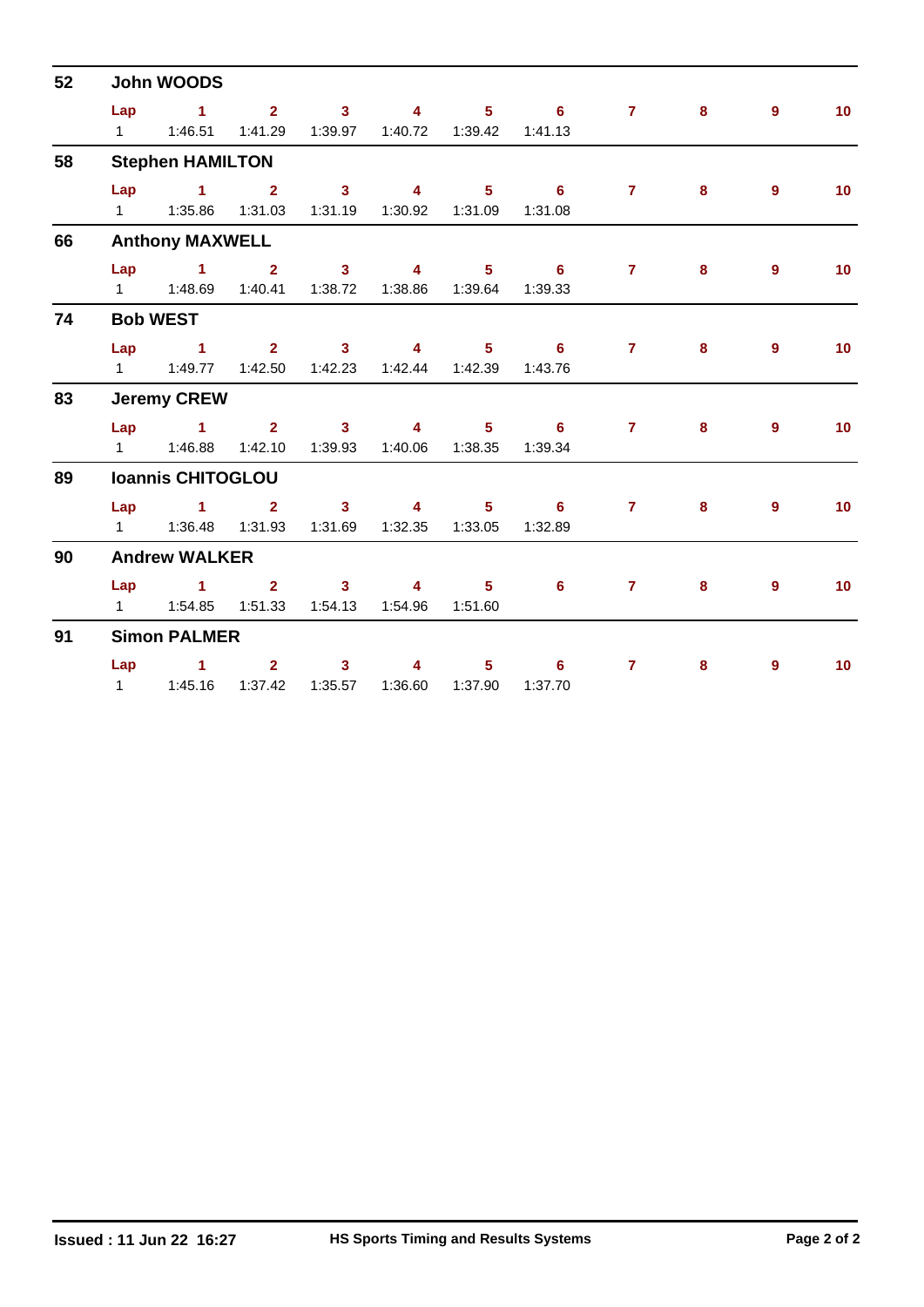|     | Lap 1              |    | Lap2               |    | Lap3               |    | Lap 4   |    | Lap 5        |    | Lap 6           |    | Lap 7 |     | Lap 8       |    | Lap 9       |    | Lap10 |  |
|-----|--------------------|----|--------------------|----|--------------------|----|---------|----|--------------|----|-----------------|----|-------|-----|-------------|----|-------------|----|-------|--|
| No. | Time               | No | Time               | No | <b>Time</b>        | No | Time    | No | <b>Time</b>  | No | Time            | No | Time  | No. | <b>Time</b> | No | <b>Time</b> | No | Time  |  |
|     |                    |    |                    |    |                    |    |         |    |              |    |                 |    |       |     |             |    |             |    |       |  |
| 28  | 1:31.20            | 28 | 2:56.75            | 28 | 4:22.51            | 28 | 5:49.35 | 28 | 7:15.94      | 28 | 8:43.13         |    |       |     |             |    |             |    |       |  |
| 25  | 1:31.78            | 25 | 2:58.94            | 25 | 4:27.43            | 25 | 5:55.52 | 25 | 7:23.96      | 33 | $8:51.12$ *1    |    |       |     |             |    |             |    |       |  |
| 37  | 1:35.10            | 26 | 3:03.63            | 26 | 4:31.55            | 26 | 5:58.69 | 26 | 7:26.87      | 25 | 8:52.42         |    |       |     |             |    |             |    |       |  |
| -26 | 1:35.52            | 37 | 3:06.53            | 37 | 4:37.67            | 58 | 6:09.00 | 90 | $7:35.27$ *1 | 26 | 8:54.07         |    |       |     |             |    |             |    |       |  |
| 58  | 1:35.86            | 58 | 3:06.89            | 58 | 4:38.08            | 37 | 6:09.34 | 37 | 7:39.83      | 37 | 9:10.56         |    |       |     |             |    |             |    |       |  |
| 89  | 1:36.48            | 89 | 3:08.41            | 89 | 4:40.10            | 11 | 6:12.11 | 58 | 7:40.09      | 58 | 9:11.17         |    |       |     |             |    |             |    |       |  |
|     | 11 $1:37.62$       |    | 11 $3:09.11$       | 11 | 4:40.60            | 89 | 6:12.45 | 11 | 7:43.65      | 11 | 9:15.19         |    |       |     |             |    |             |    |       |  |
| 47  | 1:39.91            | 17 | 3:20.19            | 17 | 4:57.19            | 41 | 6:32.19 | 89 | 7:45.50      | 89 | 9:18.39         |    |       |     |             |    |             |    |       |  |
|     | 17 1:43.39         | 41 | 3:21.46            | 41 | 4:57.34            | 17 | 6:34.27 | 41 | 8:08.28      |    | 90 $9:26.87$ *1 |    |       |     |             |    |             |    |       |  |
|     | $91 \quad 1:45.16$ | 91 | 3:22.58            | 91 | 4:58.15            | 91 | 6:34.75 | 17 | 8:12.07      |    | 41 9:45.98      |    |       |     |             |    |             |    |       |  |
|     | 41 1:46.11         | 52 | 3:27.80            | 36 | 5:06.22            | 36 | 6:45.16 |    | 91 8:12.65   | 17 | 9:49.93         |    |       |     |             |    |             |    |       |  |
| 52  | 1:46.51            | 36 | 3:28.05            | 52 | 5:07.77            | 66 | 6:46.68 |    | 36 8:24.28   |    | 91 9:50.35      |    |       |     |             |    |             |    |       |  |
| 83  | 1:46.88            | 83 | 3:28.98            | 66 | 5:07.82            | 52 | 6:48.49 |    | 66 8:26.32   |    | 36 10:04.36     |    |       |     |             |    |             |    |       |  |
| 50  | 1:47.64            | 50 | 3:29.04            | 83 | 5:08.91            | 83 | 6:48.97 | 83 | 8:27.32      |    | 66 10:05.65     |    |       |     |             |    |             |    |       |  |
| 34  | 1:47.67            | 66 | 3:29.10            | 34 | 5:10.05            | 50 | 6:49.23 | 52 | 8:27.91      |    | 83 10:06.66     |    |       |     |             |    |             |    |       |  |
| 36  | 1:48.41            | 34 | 3:29.84            | 50 | 5:10.17            | 34 | 6:51.20 |    | 50 8:28.66   |    | 52 10:09.04     |    |       |     |             |    |             |    |       |  |
| 66  | 1:48.69            | 74 | 3:32.27            |    | 74 5:14.50         | 74 | 6:56.94 |    | 34 8:32.34   |    | 50 10:09.47     |    |       |     |             |    |             |    |       |  |
|     | 74 1:49.77         |    | $20 \quad 3:35.40$ |    | $20 \quad 5:18.44$ | 20 | 7:01.12 |    | 74 8:39.33   |    | 34 10:15.26     |    |       |     |             |    |             |    |       |  |
| 33  | 1:50.58            | 33 | 3:36.28            | 33 | 5:20.24            | 33 | 7:06.11 |    |              |    | 74 10:23.09     |    |       |     |             |    |             |    |       |  |
|     |                    |    |                    |    |                    |    |         |    |              |    |                 |    |       |     |             |    |             |    |       |  |
| 20  | 1:51.08            |    | 47 3:45.87         |    | 90 5:40.31         |    |         |    |              |    |                 |    |       |     |             |    |             |    |       |  |
|     | 90 1:54.85         |    | 90 $3:46.18$       |    |                    |    |         |    |              |    |                 |    |       |     |             |    |             |    |       |  |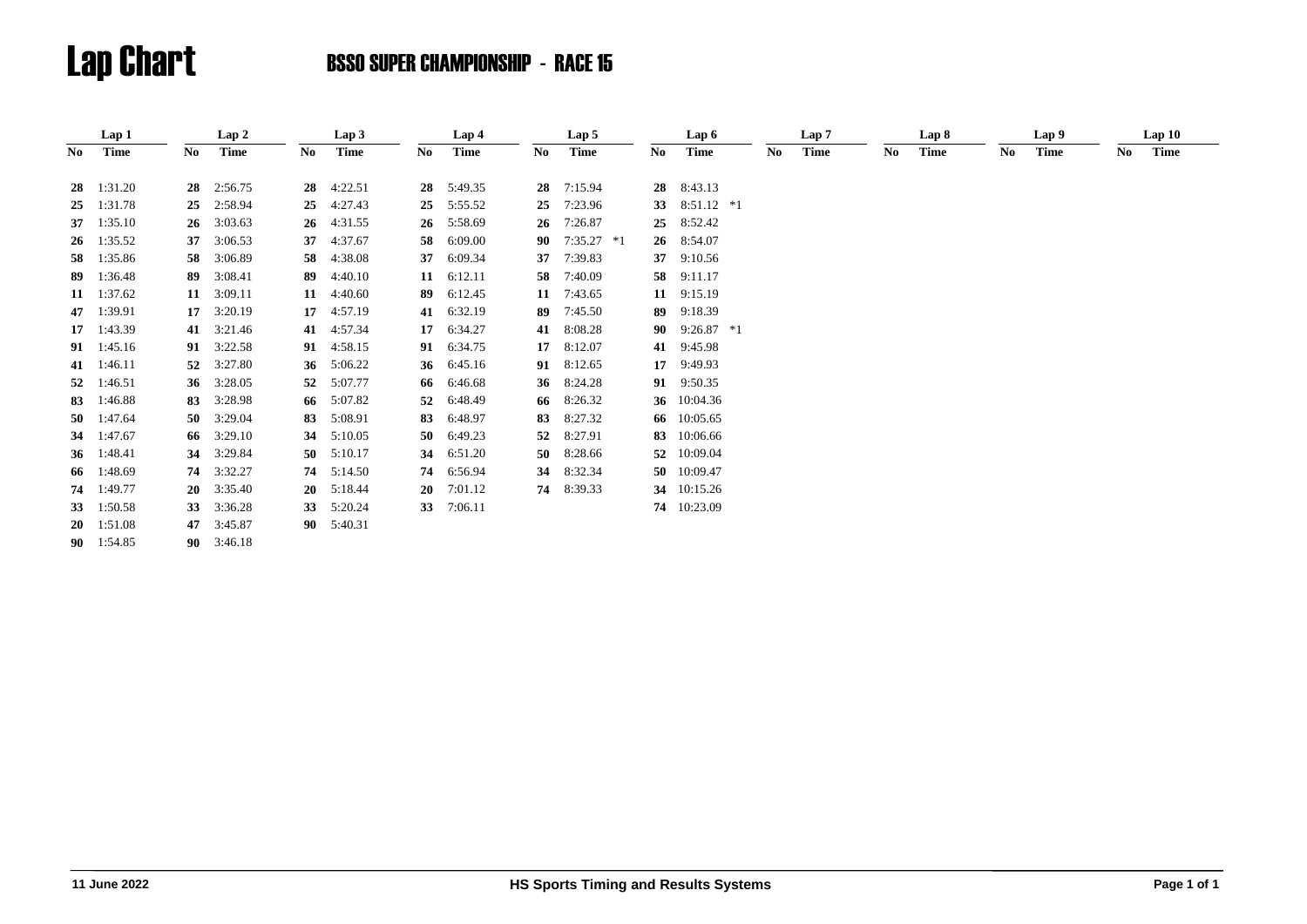

### **RESULT - RACE 26**

| <b>PI</b>      |                       |    | No Evt Name              | <b>Machine</b>                | Laps         | <b>Time</b> | <b>Behind MPH</b> | <b>Best Lap on MPH</b> |              |       |
|----------------|-----------------------|----|--------------------------|-------------------------------|--------------|-------------|-------------------|------------------------|--------------|-------|
| 1              | 25                    | 6a | <b>Tom SHAW</b>          | Gilera Runner 180             | 6            | 8:50.74     |                   | 63.08 1:26.92          | 5.           | 64.20 |
| $\mathbf{2}$   | 41                    | Op | <b>Stuart DAY</b>        | Lambretta                     | 6            | 8:57.09     | 6.35              | 62.34 1:27.97          | 3            | 63.43 |
| 3              | 58                    | 6a | <b>Stephen HAMILTON</b>  | Gilera Runner 172             | 6            | 8:57.96     | 7.22              | 62.24 1:27.69          | 3            | 63.63 |
| 4              | 26                    | 6  | <b>Darren CONNEELY</b>   | Lambretta 200                 | 6            | 9:00.23     | 9.49              | 61.97 1:28.36          | 3            | 63.15 |
| 5              | 47                    | 6  | <b>Graham TATTON</b>     | Lambretta 230                 | 6            | 9:05.12     | 14.38             | 61.42 1:28.81          | 5            | 62.83 |
| 6              | 37                    | 6a | <b>James MCNALLY</b>     | Lambretta Runner 180          | 6            | 9:08.38     | 17.64             | 61.05 1:30.14          | 3            | 61.90 |
| $\overline{7}$ | 89                    | 5  | <b>Ioannis CHITOGLOU</b> | <b>Vespa Hornet PK 135</b>    | 6            | 9:11.99     | 21.25             | 60.65 1:30.45          | 5            | 61.69 |
| 8              | 11                    | 6  | <b>Drew DUNCAN</b>       | Lambretta DSC 250             | 6            | 9:13.09     | 22.35             | 60.53 1:30.58          | 6            | 61.60 |
| 9              | 17                    | 6  | <b>Justin OFFLAND</b>    | <b>Lambretta GP250</b>        | 6            | 9:35.13     | 44.39             | 58.21 1:33.89          | 6            | 59.43 |
| 10             | 91                    | 6  | <b>Simon PALMER</b>      | Lambretta Wildcat 200         | 6            | 9:43.60     | 52.86             | 57.37 1:34.56          | 3            | 59.01 |
| 11             | 36                    | 6a | <b>Nikita DONOGHUE</b>   | Piaggio Zip 90                | 6            | 9:46.86     | 56.12             | 57.05 1:35.25          | 3            | 58.58 |
| 12             | 52                    | 6  | John WOODS               | <b>Lambretta GP200</b>        | 6            | 9:59.05     | 1:08.31           | 55.89 1:38.02          | 5            | 56.93 |
| 13             | 50                    | 6  | <b>Phil HALLAM</b>       | Lambretta GP 196              | 6            | 9:59.70     | 1:08.96           | 55.83 1:37.70          | 5            | 57.11 |
| 14             | 34                    | 5  | <b>Harry SMITH</b>       | Vespa PK 132                  | 6            | 10:01.58    | 1:10.84           | 55.65 1:37.93          | 4            | 56.98 |
| 15             | 109                   | 6  | <b>Paul FITZGERALD</b>   | Lambretta GP 200              | 6            | 10:16.60    | 1:25.86           | 54.30 1:39.96          | $\mathbf{2}$ | 55.82 |
| 16             | 74                    | 6  | <b>Bob WEST</b>          | <b>Lambretta SRP Taffspee</b> | 6            | 10:17.11    | 1:26.37           | 54.25 1:40.76          | $\mathbf{2}$ | 55.38 |
| 17             | 33                    | 5  | <b>Andrew SHARKEY</b>    | Vespa PK 132                  | 6            | 10:17.26    | 1:26.52           | 54.24 1:40.94          | 5            | 55.28 |
| 18             | 90                    | 6  | <b>Andrew WALKER</b>     | Lambretta GP200 230           | 5            | 9:05.76     | 1 Lap             | 51.12 1:45.69          | 4            | 52.80 |
|                | <b>Not-Classified</b> |    |                          |                               |              |             |                   |                        |              |       |
|                | 20                    | 6  | <b>Lee ABRAHAM</b>       | Lambretta GP 200              | 3            | 5:27.77     | <b>DNF</b>        | 51.07 1:45.04          | 3            | 53.12 |
|                | 66                    | 6a | <b>Anthony MAXWELL</b>   | Hornet Zip 100                | $\mathbf{2}$ | 3:20.87     | <b>DNF</b>        | 55.56 1:36.22          | $\mathbf{2}$ | 57.99 |
|                | <b>Fastest Lap</b>    |    |                          |                               |              |             |                   |                        |              |       |
|                | 25                    | 6a | <b>Tom SHAW</b>          | Gilera Runner 180             |              |             |                   | 1:26.92                | 5            | 64.20 |
|                |                       |    |                          |                               |              |             |                   |                        |              |       |

| <b>Start Time: 11:26</b>               | Anglesey             | 12 Jun 22 11:38 |                                   |  |  |  |  |
|----------------------------------------|----------------------|-----------------|-----------------------------------|--|--|--|--|
| <b>IClerk of Course : Richard East</b> | <b>ITime Issued:</b> |                 | Chief Timekeeper: Graham Marshall |  |  |  |  |
|                                        |                      |                 |                                   |  |  |  |  |

**THESE RESULTS ARE PROVISIONAL UNTIL THE CONCLUSION OF ANY JUDICIAL AND TECHNICAL MATTERS**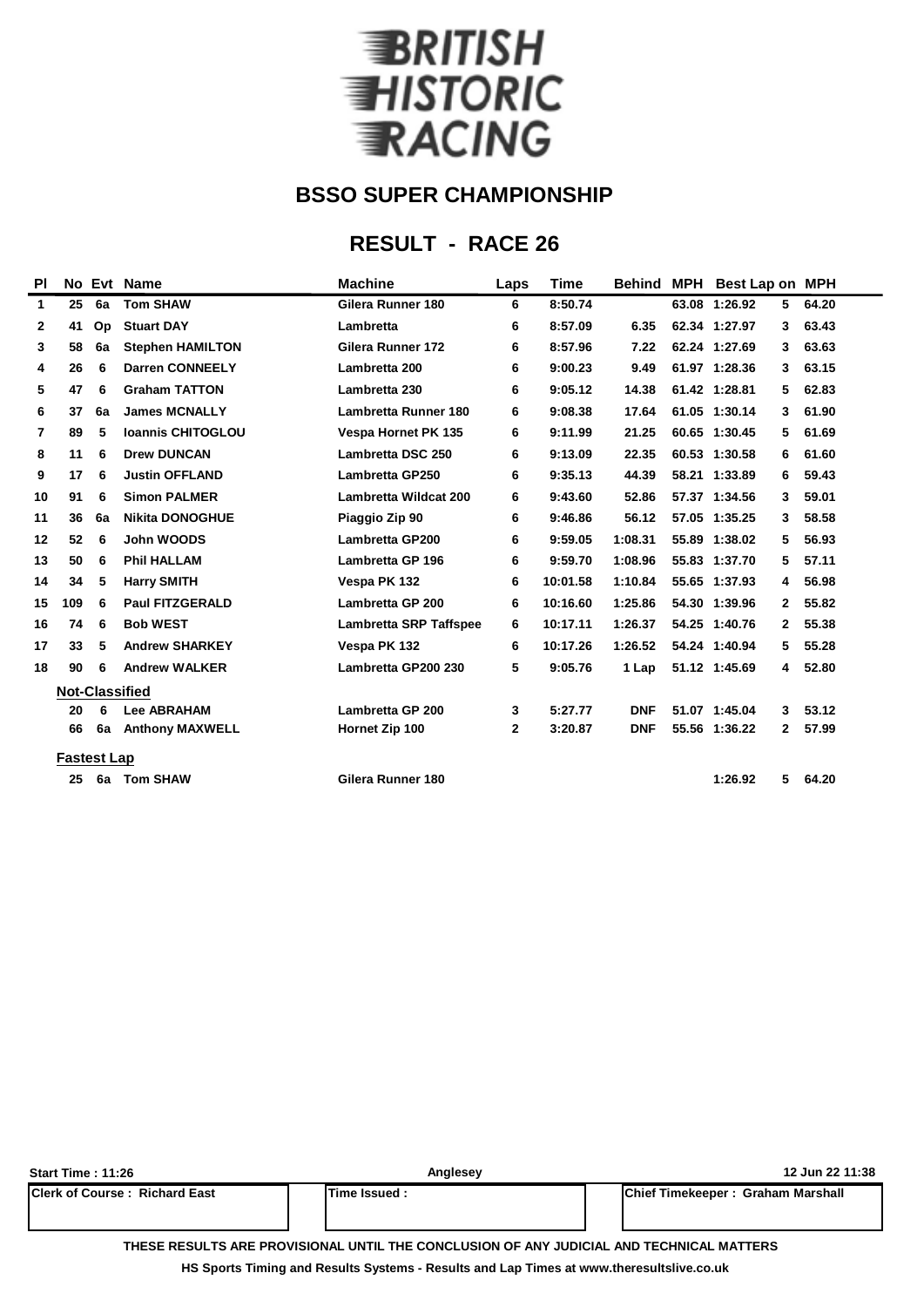

### **EVENT 5**

| PI.                |    |   | No Evt Name              | <b>Machine</b>      | Laps | Time     |  | MPH Best Lap on MPH |    |         |
|--------------------|----|---|--------------------------|---------------------|------|----------|--|---------------------|----|---------|
|                    | 89 | 5 | <b>Ioannis CHITOGLOU</b> | Vespa Hornet PK 135 | 6    | 9:11.99  |  | 60.65 1:30.45       |    | 5 61.69 |
| $\mathbf{2}$       | 34 | 5 | <b>Harry SMITH</b>       | Vespa PK 132        | 6    | 10:01.58 |  | 55.65 1:37.93       | 4  | 56.98   |
|                    | 33 | 5 | <b>Andrew SHARKEY</b>    | Vespa PK 132        | 6    | 10:17.26 |  | 54.24 1:40.94       | 5. | 55.28   |
| <b>Fastest Lap</b> |    |   |                          |                     |      |          |  |                     |    |         |
|                    | 89 | 5 | <b>Ioannis CHITOGLOU</b> | Vespa Hornet PK 135 |      |          |  | 1:30.45             | 5. | 61.69   |

### **EVENT 6**

| <b>PI</b>    |                    |   | No Evt Name            | <b>Machine</b>                | Laps | <b>Time</b> |            | MPH Best Lap on MPH |              |       |
|--------------|--------------------|---|------------------------|-------------------------------|------|-------------|------------|---------------------|--------------|-------|
| 1.           | 26                 | 6 | <b>Darren CONNEELY</b> | Lambretta 200                 | 6    | 9:00.23     |            | 61.97 1:28.36       | 3            | 63.15 |
| $\mathbf{2}$ | 47                 | 6 | <b>Graham TATTON</b>   | Lambretta 230                 | 6    | 9:05.12     |            | 61.42 1:28.81       | 5.           | 62.83 |
| 3            | 11                 | 6 | <b>Drew DUNCAN</b>     | Lambretta DSC 250             | 6    | 9:13.09     |            | 60.53 1:30.58       | 6.           | 61.60 |
| 4            | 17                 | 6 | <b>Justin OFFLAND</b>  | Lambretta GP250               | 6    | 9:35.13     |            | 58.21 1:33.89       | 6.           | 59.43 |
| 5            | 91                 | 6 | <b>Simon PALMER</b>    | Lambretta Wildcat 200         | 6    | 9:43.60     |            | 57.37 1:34.56       | 3            | 59.01 |
| 6            | 52                 | 6 | John WOODS             | Lambretta GP200               | 6    | 9:59.05     |            | 55.89 1:38.02       | 5.           | 56.93 |
| 7            | 50                 | 6 | <b>Phil HALLAM</b>     | Lambretta GP 196              | 6    | 9:59.70     |            | 55.83 1:37.70       | 5.           | 57.11 |
| 8            | 109                | 6 | <b>Paul FITZGERALD</b> | Lambretta GP 200              | 6    | 10:16.60    |            | 54.30 1:39.96       | $\mathbf{2}$ | 55.82 |
| 9            | 74                 | 6 | <b>Bob WEST</b>        | <b>Lambretta SRP Taffspee</b> | 6    | 10:17.11    |            | 54.25 1:40.76       | $\mathbf{2}$ | 55.38 |
| 10           | 90                 | 6 | <b>Andrew WALKER</b>   | Lambretta GP200 230           | 5    | 9:05.76     |            | 51.12 1:45.69       | 4            | 52.80 |
|              |                    |   | <b>Not-Classified</b>  |                               |      |             |            |                     |              |       |
|              | 20                 | 6 | <b>Lee ABRAHAM</b>     | Lambretta GP 200              | 3    | 5:27.77     | <b>DNF</b> | 51.07 1:45.04       | $3 -$        | 53.12 |
|              | <b>Fastest Lap</b> |   |                        |                               |      |             |            |                     |              |       |
|              | 26                 | 6 | <b>Darren CONNEELY</b> | Lambretta 200                 |      |             |            | 1:28.36             | 3            | 63.15 |

| Start Time : 11:26                    | Anglesey                                                                                 | 12 Jun 22 11:38                           |
|---------------------------------------|------------------------------------------------------------------------------------------|-------------------------------------------|
| <b>IClerk of Course: Richard East</b> | <b>ITime Issued:</b>                                                                     | <b>IChief Timekeeper: Graham Marshall</b> |
|                                       | THESE RESULTS ARE PROVISIONAL UNTIL THE CONCLUSION OF ANY JUDICIAL AND TECHNICAL MATTERS |                                           |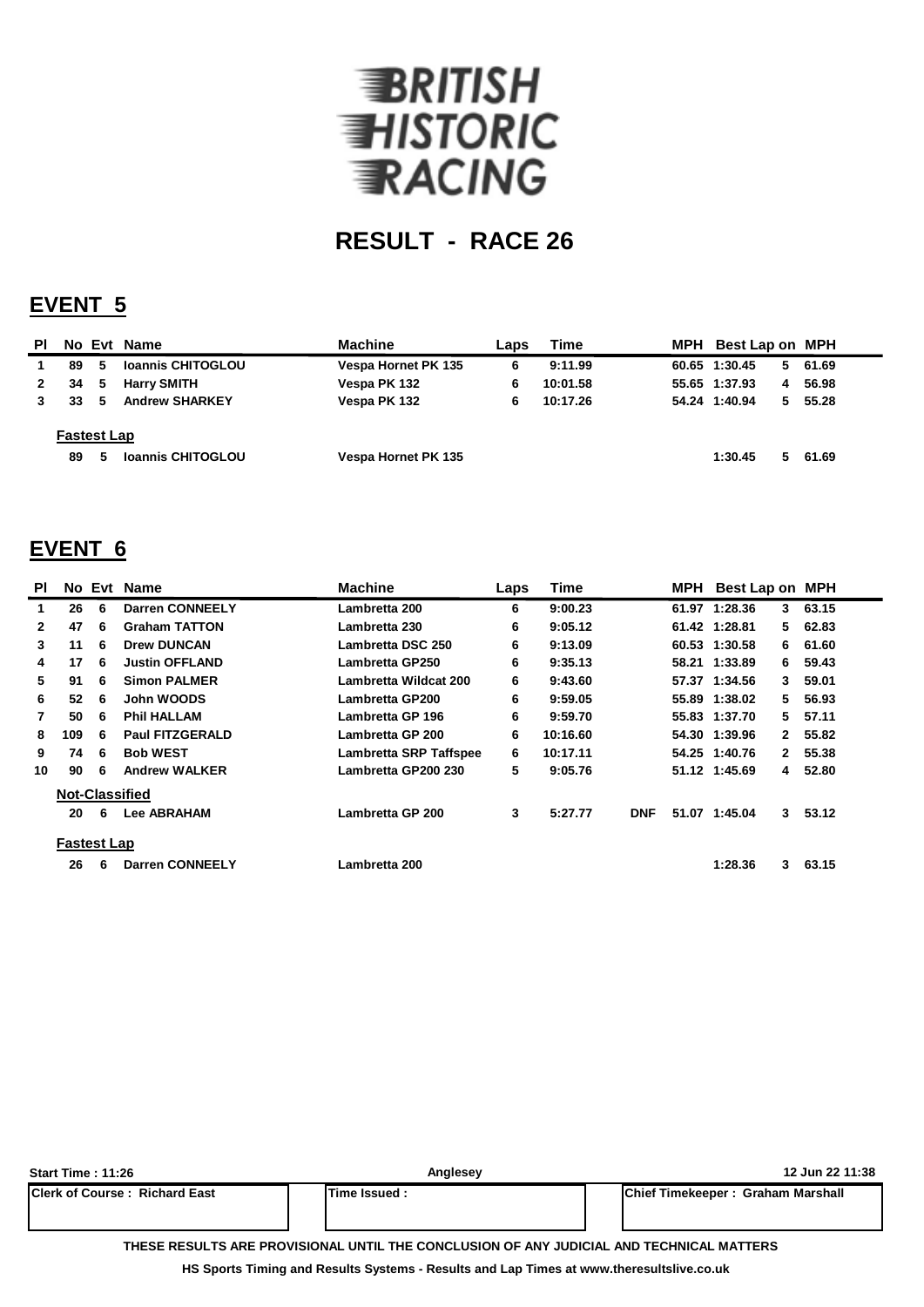

#### **EVENT 6a**

| <b>PI</b>    |                    |    | No Evt Name             | <b>Machine</b>       | Laps | <b>Time</b> |            | MPH | Best Lap on MPH |             |         |
|--------------|--------------------|----|-------------------------|----------------------|------|-------------|------------|-----|-----------------|-------------|---------|
| 1            | 25                 | 6a | <b>Tom SHAW</b>         | Gilera Runner 180    | 6    | 8:50.74     |            |     | 63.08 1:26.92   | 5.          | 64.20   |
| $\mathbf{2}$ | 58                 | 6a | <b>Stephen HAMILTON</b> | Gilera Runner 172    | 6    | 8:57.96     |            |     | 62.24 1:27.69   | 3           | 63.63   |
| 3            | 37                 | 6a | <b>James MCNALLY</b>    | Lambretta Runner 180 | 6    | 9:08.38     |            |     | 61.05 1:30.14   |             | 3 61.90 |
| 4            | 36                 | 6a | <b>Nikita DONOGHUE</b>  | Piaggio Zip 90       | 6    | 9:46.86     |            |     | 57.05 1:35.25   | $3^{\circ}$ | 58.58   |
|              |                    |    | <b>Not-Classified</b>   |                      |      |             |            |     |                 |             |         |
|              | 66                 | 6а | <b>Anthony MAXWELL</b>  | Hornet Zip 100       | 2    | 3:20.87     | <b>DNF</b> |     | 55.56 1:36.22   | $2^{\circ}$ | 57.99   |
|              | <b>Fastest Lap</b> |    |                         |                      |      |             |            |     |                 |             |         |
|              | 25                 | 6a | <b>Tom SHAW</b>         | Gilera Runner 180    |      |             |            |     | 1:26.92         | 5.          | 64.20   |

### **EVENT Op**

| ΡI | No Evt Name        |                  | <b>Machine</b> | Laps | Time    | MPH Best Lap on MPH |   |         |
|----|--------------------|------------------|----------------|------|---------|---------------------|---|---------|
|    |                    | 41 Op Stuart DAY | Lambretta      |      | 8:57.09 | 62.34 1:27.97       |   | 3 63.43 |
|    | <b>Fastest Lap</b> | 41 Op Stuart DAY | Lambretta      |      |         | 1:27.97             | 3 | 63.43   |

| <b>Start Time: 11:26</b>                                                                 | Anglesev     | 12 Jun 22 11:38                   |  |  |  |  |  |  |  |  |
|------------------------------------------------------------------------------------------|--------------|-----------------------------------|--|--|--|--|--|--|--|--|
| <b>IClerk of Course: Richard East</b>                                                    | Time Issued: | Chief Timekeeper: Graham Marshall |  |  |  |  |  |  |  |  |
|                                                                                          |              |                                   |  |  |  |  |  |  |  |  |
|                                                                                          |              |                                   |  |  |  |  |  |  |  |  |
| THESE RESULTS ARE PROVISIONAL UNTIL THE CONCLUSION OF ANY JUDICIAL AND TECHNICAL MATTERS |              |                                   |  |  |  |  |  |  |  |  |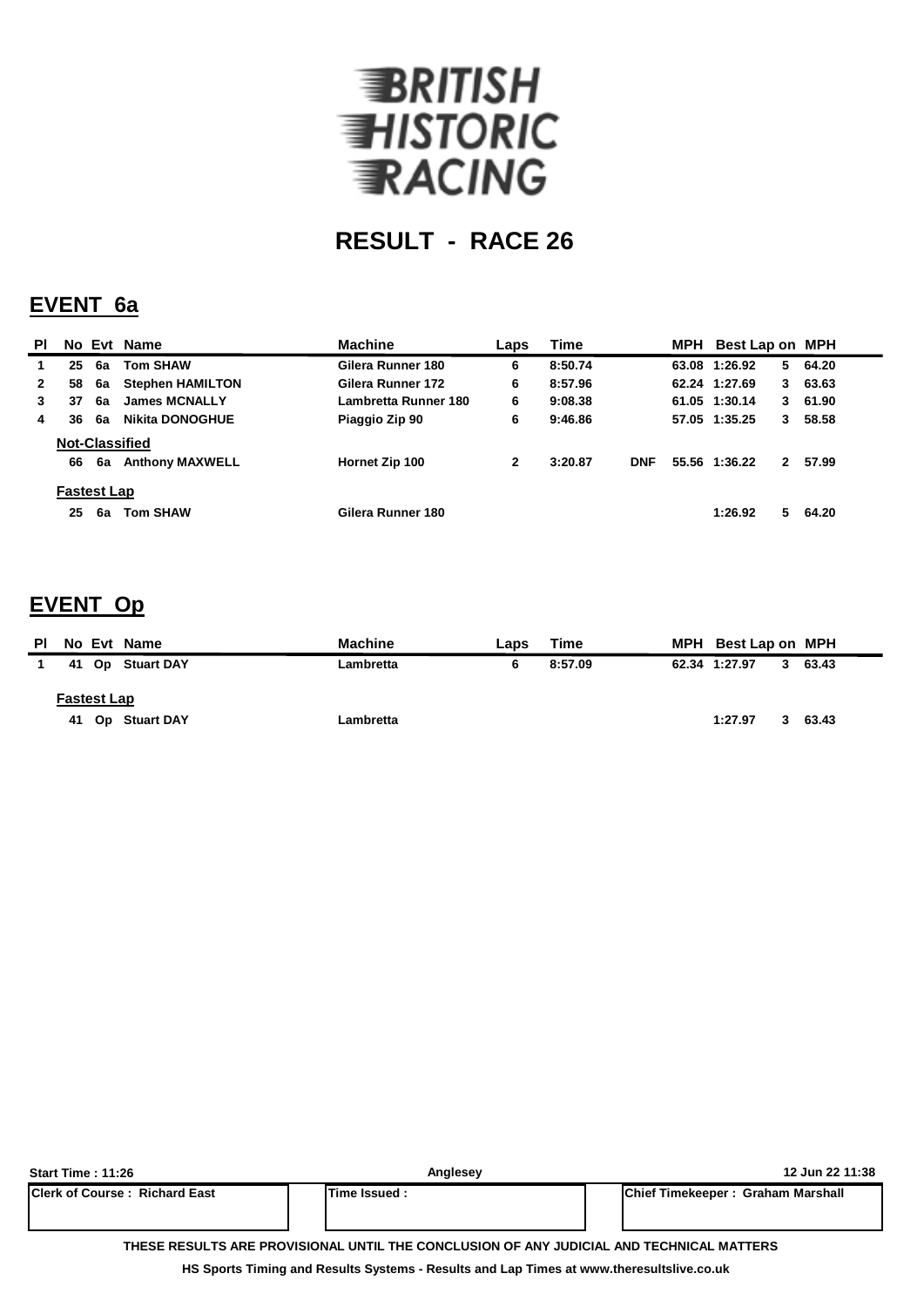| 11 |     | <b>Drew DUNCAN</b>                                                  |                               |                                             |          |                         |                                             |                |   |                |                 |
|----|-----|---------------------------------------------------------------------|-------------------------------|---------------------------------------------|----------|-------------------------|---------------------------------------------|----------------|---|----------------|-----------------|
|    | Lap | $1 \t2 \t3 \t4$                                                     |                               |                                             |          |                         | $5 \t\t 6$                                  | $\mathbf{7}$   | 8 | $\overline{9}$ | 10 <sup>°</sup> |
|    |     | 1   1:37.70   1:31.75   1:31.55   1:30.69   1:30.82   1:30.58       |                               |                                             |          |                         |                                             |                |   |                |                 |
| 17 |     | <b>Justin OFFLAND</b>                                               |                               |                                             |          |                         |                                             |                |   |                |                 |
|    |     | Lap 1 2 3                                                           |                               |                                             | $\sim$ 4 |                         | 5 6 7                                       |                | 8 | $\overline{9}$ | 10 <sup>°</sup> |
|    |     | 1   1:41.51   1:35.32   1:35.10   1:35.15   1:34.16                 |                               |                                             |          |                         | 1:33.89                                     |                |   |                |                 |
| 20 |     | <b>Lee ABRAHAM</b>                                                  |                               |                                             |          |                         |                                             |                |   |                |                 |
|    | Lap | $\sim$ 1.                                                           | $\overline{2}$ $\overline{3}$ |                                             | 4        | $5 -$                   | $\overline{\phantom{a}}$ 6                  | 7 <sup>7</sup> | 8 | 9              | 10 <sub>1</sub> |
|    |     | 1   1:55.30   1:47.43   1:45.04                                     |                               |                                             |          |                         |                                             |                |   |                |                 |
| 25 |     | <b>Tom SHAW</b>                                                     |                               |                                             |          |                         |                                             |                |   |                |                 |
|    | Lap | $\sim$ 1                                                            |                               | 2 3 4 5 6                                   |          |                         |                                             | $7 \pm 1$      | 8 | $\overline{9}$ | 10 <sub>1</sub> |
|    |     |                                                                     |                               | 1:28.41  1:27.70  1:27.66  1:26.92  1:29.27 |          |                         |                                             |                |   |                |                 |
| 26 |     | <b>Darren CONNEELY</b>                                              |                               |                                             |          |                         |                                             |                |   |                |                 |
|    | Lap |                                                                     |                               |                                             |          |                         | $1$ and $2$ and $3$ and $4$ and $5$ b and 6 | $7 \pm 1$      | 8 | 9              | 10 <sub>1</sub> |
|    |     | 1   1:35.76   1:29.13   1:28.36   1:28.69   1:29.56   1:28.73       |                               |                                             |          |                         |                                             |                |   |                |                 |
| 33 |     | <b>Andrew SHARKEY</b>                                               |                               |                                             |          |                         |                                             |                |   |                |                 |
|    |     |                                                                     |                               |                                             |          |                         | Lap 1 2 3 4 5 6 7                           |                | 8 | 9              | 10 <sub>1</sub> |
|    |     | 1   1:48.82   1:42.94   1:42.10   1:41.01   1:40.94   1:41.45       |                               |                                             |          |                         |                                             |                |   |                |                 |
| 34 |     | <b>Harry SMITH</b>                                                  |                               |                                             |          |                         |                                             |                |   |                |                 |
|    |     | Lap 1                                                               |                               | $2 \t 3 \t 4$                               |          |                         | $5 \t\t 6$                                  | $7 \pm 1$      | 8 | 9              | 10 <sub>1</sub> |
|    |     | 1   1:43.70   1:40.01   1:41.19   1:37.93   1:38.95   1:39.80       |                               |                                             |          |                         |                                             |                |   |                |                 |
| 36 |     | <b>Nikita DONOGHUE</b>                                              |                               |                                             |          |                         |                                             |                |   |                |                 |
|    |     |                                                                     |                               |                                             |          |                         | Lap 1 2 3 4 5 6                             | $7 \pm 1$      | 8 | $\overline{9}$ | 10 <sub>1</sub> |
|    |     | 1   1:46.63   1:35.85   1:35.25   1:36.39   1:35.90   1:36.84       |                               |                                             |          |                         |                                             |                |   |                |                 |
| 37 |     | <b>James MCNALLY</b>                                                |                               |                                             |          |                         |                                             |                |   |                |                 |
|    |     | Lap 1                                                               | $\overline{\mathbf{2}}$       | 3 <sup>1</sup>                              |          | $\overline{\mathbf{4}}$ | $5 \t\t 6$                                  | $\mathbf{7}$   | 8 | 9              | 10              |
|    |     | 1   1:36.38   1:30.37   1:30.14   1:31.04   1:30.29   1:30.16       |                               |                                             |          |                         |                                             |                |   |                |                 |
| 41 |     | <b>Stuart DAY</b>                                                   |                               |                                             |          |                         |                                             |                |   |                |                 |
|    |     |                                                                     |                               |                                             |          |                         | Lap 1 2 3 4 5 6 7 8                         |                |   | $\overline{9}$ | 10              |
|    |     | 1   1:33.54   1:28.16   1:27.97   1:28.37   1:28.85   1:30.20       |                               |                                             |          |                         |                                             |                |   |                |                 |
| 47 |     | <b>Graham TATTON</b>                                                |                               |                                             |          |                         |                                             |                |   |                |                 |
|    |     |                                                                     |                               |                                             |          |                         | Lap 1 2 3 4 5 6 7                           |                | 8 | 9              | 10              |
|    |     | 1   1:37.27   1:31.22   1:28.90   1:29.28   1:28.81   1:29.64       |                               |                                             |          |                         |                                             |                |   |                |                 |
| 50 |     | <b>Phil HALLAM</b>                                                  |                               |                                             |          |                         |                                             |                |   |                |                 |
|    |     |                                                                     |                               |                                             |          |                         | Lap 1 2 3 4 5 6 7 8                         |                |   | $\overline{9}$ | 10 <sub>1</sub> |
|    |     | 1    1:45.45    1:40.18    1:38.62    1:39.31    1:37.70    1:38.44 |                               |                                             |          |                         |                                             |                |   |                |                 |
| 52 |     | John WOODS                                                          |                               |                                             |          |                         |                                             |                |   |                |                 |
|    |     |                                                                     |                               |                                             |          |                         | Lap 1 2 3 4 5 6 7 8                         |                |   | 9              | 10              |
|    |     | 1 $1:45.87$ $1:39.44$ $1:38.29$ $1:39.10$ $1:38.02$ $1:38.33$       |                               |                                             |          |                         |                                             |                |   |                |                 |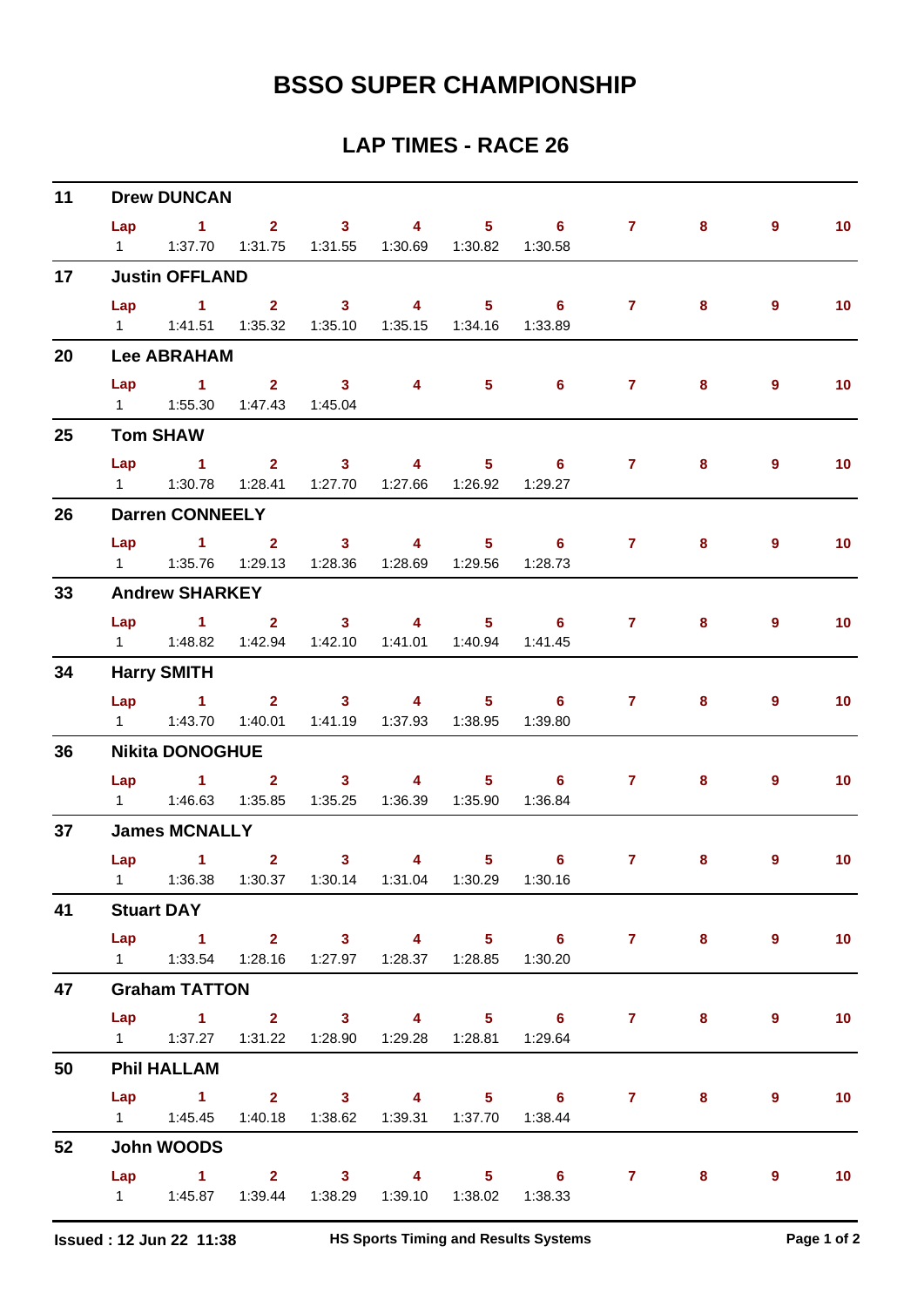| 58  | <b>Stephen HAMILTON</b> |                                    |                     |                                    |                         |                           |                                       |                |   |                |                 |  |  |
|-----|-------------------------|------------------------------------|---------------------|------------------------------------|-------------------------|---------------------------|---------------------------------------|----------------|---|----------------|-----------------|--|--|
|     |                         | Lap $1$ 2                          |                     | $\overline{\mathbf{3}}$<br>1:27.69 | 4<br>1:29.02            | 5 <sub>1</sub><br>1:29.89 | $\overline{\phantom{0}}$ 6<br>1:30.40 | $\mathbf{7}$   | 8 | $\overline{9}$ | 10              |  |  |
| 66  |                         | <b>Anthony MAXWELL</b>             |                     |                                    |                         |                           |                                       |                |   |                |                 |  |  |
|     |                         | Lap $1$ 2<br>1   1:44.65   1:36.22 |                     | 3 <sup>1</sup>                     | $\overline{4}$          | 5 <sup>5</sup>            | $6^{\circ}$                           | $\mathbf{7}$   | 8 | $\overline{9}$ | 10 <sup>°</sup> |  |  |
| 74  |                         | <b>Bob WEST</b>                    |                     |                                    |                         |                           |                                       |                |   |                |                 |  |  |
|     |                         | $Lap$ 1                            | $\sim$ 2<br>1:40.76 | $\sim$ 3<br>1:40.90                | $\overline{4}$          | 5 <sub>1</sub>            | $\overline{\phantom{0}}$ 6<br>1:41.73 | $\mathbf{7}$   | 8 | 9              | 10 <sup>°</sup> |  |  |
| 89  |                         | <b>Ioannis CHITOGLOU</b>           |                     |                                    |                         |                           |                                       |                |   |                |                 |  |  |
|     |                         | Lap $1$ 2                          |                     | $\overline{\mathbf{3}}$<br>1:31.30 | $\overline{\mathbf{4}}$ |                           | $5 \t\t 6$<br>1:33.15                 | $\mathbf{7}$   | 8 | 9              | 10 <sup>°</sup> |  |  |
| 90  |                         | <b>Andrew WALKER</b>               |                     |                                    |                         |                           |                                       |                |   |                |                 |  |  |
|     |                         | Lap $1$ 2<br>1   1:54.80   1:47.40 |                     | $\overline{\mathbf{3}}$<br>1:46.56 | 4<br>1:45.69            | 5 <sup>1</sup><br>1:51.31 | $6\phantom{1}$                        | 7 <sup>7</sup> | 8 | 9              | 10 <sup>°</sup> |  |  |
| 91  |                         | <b>Simon PALMER</b>                |                     |                                    |                         |                           |                                       |                |   |                |                 |  |  |
|     | $1 \quad \Box$          | Lap 1 2 3                          | 1:42.87  1:34.99    | 1:34.56                            | $\sim$ 4 $\sim$         |                           | $5 \t\t 6$<br>1:40.53                 | $\overline{7}$ | 8 | $9^{\circ}$    | 10              |  |  |
| 109 |                         | <b>Paul FITZGERALD</b>             |                     |                                    |                         |                           |                                       |                |   |                |                 |  |  |
|     |                         | Lap 1<br>1   1:49.32   1:39.96     | $\overline{2}$      | $\mathbf{3}$<br>1:40.59            | 4<br>1:42.04            | $5 -$<br>1:42.90          | 6<br>1:41.79                          | $\mathbf{7}$   | 8 | 9              | 10 <sup>°</sup> |  |  |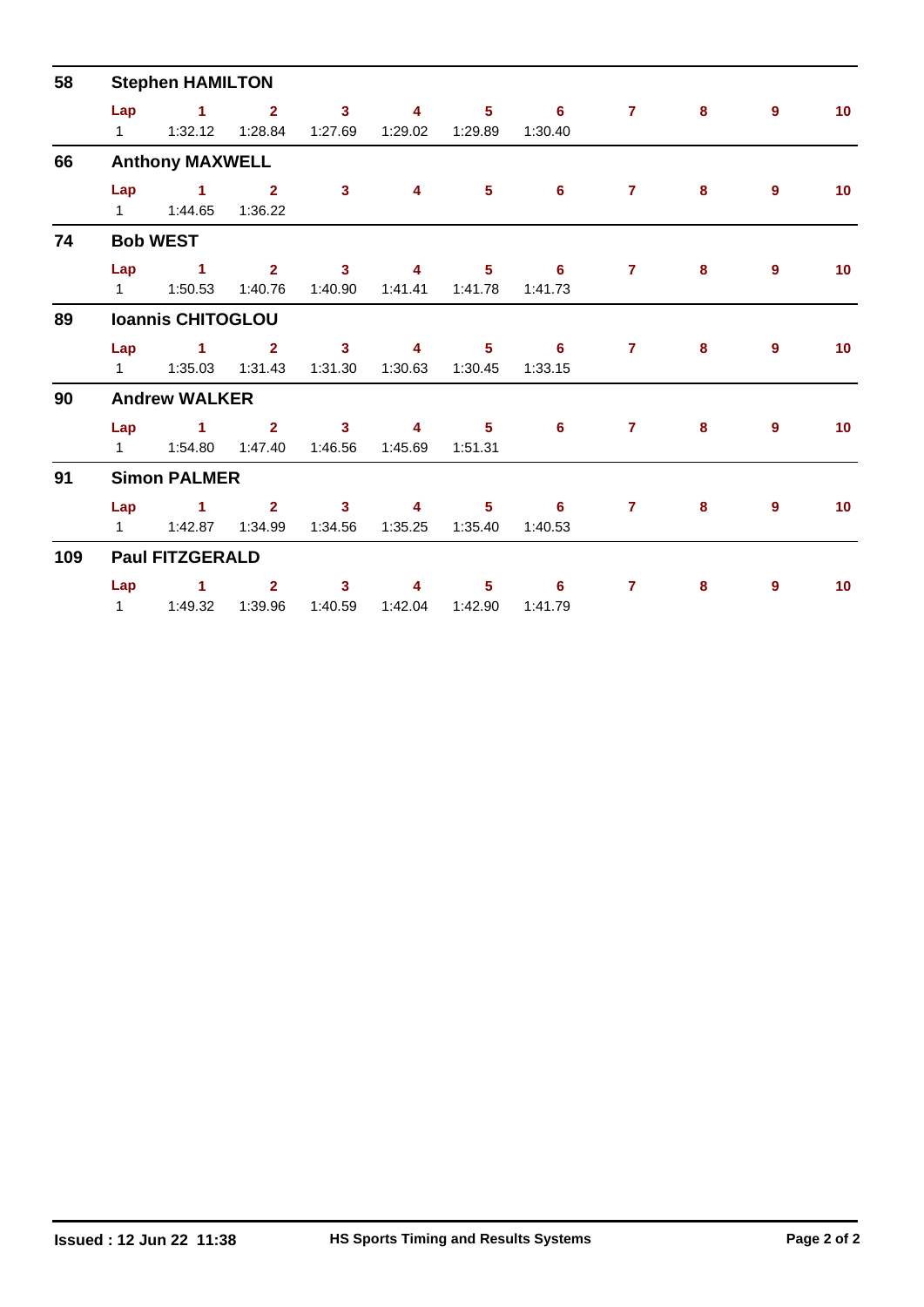|     | Lap 1              |     | Lap 2              |           | Lap 3   |     | Lap 4        |     | Lap 5        |     | Lap 6              |     | Lap <sub>7</sub> |    | Lap 8       |     | Lap 9 |    | Lap10 |  |
|-----|--------------------|-----|--------------------|-----------|---------|-----|--------------|-----|--------------|-----|--------------------|-----|------------------|----|-------------|-----|-------|----|-------|--|
| No. | Time               | No. | Time               | No        | Time    | No  | <b>Time</b>  | No. | <b>Time</b>  | No. | <b>Time</b>        | No. | <b>Time</b>      | No | <b>Time</b> | No. | Time  | No | Time  |  |
| 25  | 1:30.78            | 25  | 2:59.19            | 25        | 4:26.89 | 25  | 5:54.55      | 25  | 7:21.47      | 25  | 8:50.74            |     |                  |    |             |     |       |    |       |  |
|     | 58 1:32.12         | 58  | 3:00.96            | 58        | 4:28.65 | 58  | 5:57.67      | 41  | 7:26.89      |     | 41 8:57.09         |     |                  |    |             |     |       |    |       |  |
|     | 41 1:33.54         |     | 41 3:01.70         | 41        | 4:29.67 | 41  | 5:58.04      | 58  | 7:27.56      |     | 58 8:57.96         |     |                  |    |             |     |       |    |       |  |
| 89  | 1:35.03            | 26  | 3:04.89            | 26        | 4:33.25 | 26  | 6:01.94      | 26  | 7:31.50      |     | 26 9:00.23         |     |                  |    |             |     |       |    |       |  |
|     | $26 \quad 1:35.76$ | 89  | 3:06.46            | 37        | 4:36.89 | 47  | 6:06.67      | 47  | 7:35.48      | 47  | 9:05.12            |     |                  |    |             |     |       |    |       |  |
| 37  | 1:36.38            | 37  | 3:06.75            | 47        | 4:37.39 | 37  | 6:07.93      | 37  | 7:38.22      |     | 90 $9:05.76$ *1    |     |                  |    |             |     |       |    |       |  |
|     | 47 1:37.27         | 47  | 3:08.49            | 89        | 4:37.76 | 89  | 6:08.39      | 89  | 7:38.84      | 37  | 9:08.38            |     |                  |    |             |     |       |    |       |  |
|     | 11 $1:37.70$       |     | 11 3:09.45         | 11        | 4:41.00 | 11  | 6:11.69      |     | 11 $7:42.51$ | 89  | 9:11.99            |     |                  |    |             |     |       |    |       |  |
|     | $17 \quad 1:41.51$ | 17  | 3:16.83            | 17        | 4:51.93 | 17  | 6:27.08      | 17  | 8:01.24      |     | 11 9:13.09         |     |                  |    |             |     |       |    |       |  |
|     | 91 1:42.87         | 91  | 3:17.86            | 91        | 4:52.42 | 91  | 6:27.67      | 91  | 8:03.07      |     | $17 \quad 9:35.13$ |     |                  |    |             |     |       |    |       |  |
|     | 34 1:43.70         | 66  | 3:20.87            | 36        | 4:57.73 | 36  | 6:34.12      | 36  | 8:10.02      |     | 91 9:43.60         |     |                  |    |             |     |       |    |       |  |
|     | 66 1:44.65         |     | 36 3:22.48         | 52        | 5:03.60 | 52  | 6:42.70      | 52  | 8:20.72      |     | 36 9:46.86         |     |                  |    |             |     |       |    |       |  |
|     | 50 $1:45.45$       | 34  | 3:23.71            | 50        | 5:04.25 | 34  | 6:42.83      | 50  | 8:21.26      | 52  | 9:59.05            |     |                  |    |             |     |       |    |       |  |
|     | 52 1:45.87         |     | 52 3:25.31         | 34        | 5:04.90 | 50  | 6:43.56      | 34  | 8:21.78      |     | 50 9:59.70         |     |                  |    |             |     |       |    |       |  |
|     | 36 1:46.63         |     | 50 $3:25.63$       | 109       | 5:09.87 | 109 | 6:51.91      |     | 109 8:34.81  |     | 34 10:01.58        |     |                  |    |             |     |       |    |       |  |
| 33  | 1:48.82            |     | 109 3:29.28        | 74        | 5:12.19 | 74  | 6:53.60      | 74  | 8:35.38      |     | 109 10:16.60       |     |                  |    |             |     |       |    |       |  |
|     | 109 1:49.32        |     | 74 3:31.29         | 33        | 5:13.86 | 33  | 6:54.87      |     | 33 8:35.81   |     | 74 10:17.11        |     |                  |    |             |     |       |    |       |  |
| 74  | 1:50.53            |     | 33 3:31.76         | <b>20</b> | 5:27.77 |     | 90 $7:14.45$ |     |              |     | 33 10:17.26        |     |                  |    |             |     |       |    |       |  |
|     | 90 1:54.80         |     | $90 \quad 3:42.20$ | 90        | 5:28.76 |     |              |     |              |     |                    |     |                  |    |             |     |       |    |       |  |
|     | $20 \quad 1:55.30$ |     | $20 \quad 3:42.73$ |           |         |     |              |     |              |     |                    |     |                  |    |             |     |       |    |       |  |
|     |                    |     |                    |           |         |     |              |     |              |     |                    |     |                  |    |             |     |       |    |       |  |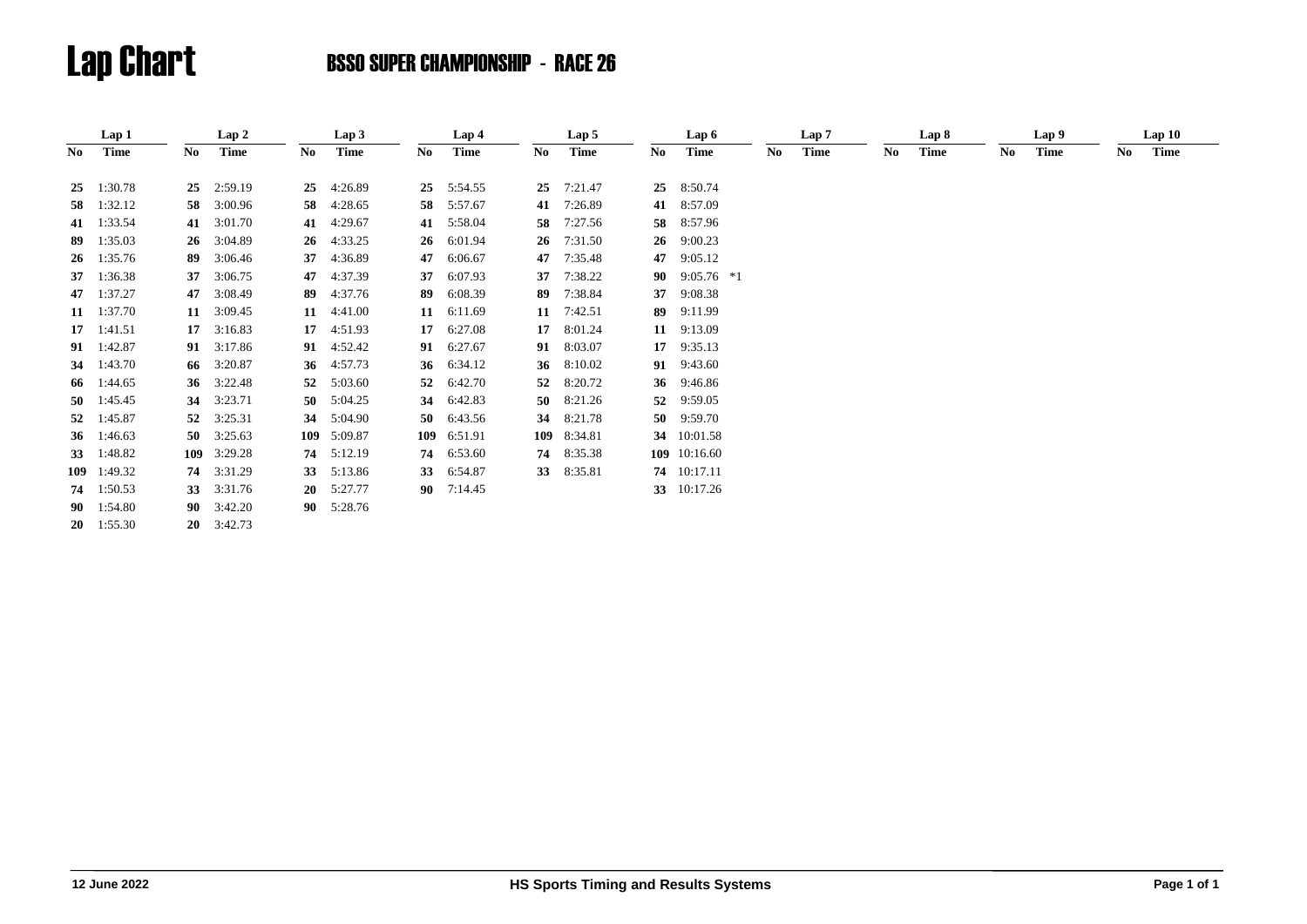

### **RESULT - RACE 35**

| <b>PI</b>      |                       | No Evt | <b>Name</b>              | <b>Machine</b>                | Laps | Time     | <b>Behind</b> | <b>MPH</b> | <b>Best Lap on MPH</b> |              |       |
|----------------|-----------------------|--------|--------------------------|-------------------------------|------|----------|---------------|------------|------------------------|--------------|-------|
| 1              | 28                    | 6      | <b>Stephen WRIGHT</b>    | <b>Lambretta DSC RB 250</b>   | 6    | 8:42.07  |               |            | 64.13 1:25.70          | $\mathbf{2}$ | 65.11 |
| $\mathbf{2}$   | 25                    | 6a     | <b>Tom SHAW</b>          | Gilera Runner 180             | 6    | 8:46.22  | 4.15          |            | 63.62 1:25.67          | $\mathbf{2}$ | 65.13 |
| 3              | 41                    | Op     | <b>Stuart DAY</b>        | Lambretta                     | 6    | 8:55.44  | 13.37         |            | 62.53 1:27.86          | 2            | 63.51 |
| 4              | 58                    | 6a     | <b>Stephen HAMILTON</b>  | Gilera Runner 172             | 6    | 8:56.22  | 14.15         |            | 62.44 1:28.25          | 5            | 63.23 |
| 5              | 47                    | 6      | <b>Graham TATTON</b>     | Lambretta 230                 | 6    | 8:58.74  | 16.67         |            | 62.15 1:28.21          | $\mathbf{2}$ | 63.26 |
| 6              | 37                    | 6a     | <b>James MCNALLY</b>     | <b>Lambretta Runner 180</b>   | 6    | 9:02.66  | 20.59         |            | 61.70 1:29.20          | 2            | 62.56 |
| $\overline{7}$ | 89                    | 5      | <b>Ioannis CHITOGLOU</b> | <b>Vespa Hornet PK 135</b>    | 6    | 9:03.32  | 21.25         |            | 61.62 1:29.20          | $\mathbf{2}$ | 62.56 |
| 8              | 26                    | 6      | <b>Darren CONNEELY</b>   | Lambretta 200                 | 6    | 9:03.94  | 21.87         |            | 61.55 1:28.39          | 2            | 63.13 |
| 9              | 11                    | 6      | <b>Drew DUNCAN</b>       | Lambretta DSC 250             | 6    | 9:08.49  | 26.42         |            | 61.04 1:29.68          | 5            | 62.22 |
| 10             | 36                    | 6a     | <b>Nikita DONOGHUE</b>   | Piaggio Zip 90                | 6    | 9:33.77  | 51.70         |            | 58.35 1:33.71          | 3            | 59.55 |
| 11             | 91                    | 6      | <b>Simon PALMER</b>      | <b>Lambretta Wildcat 200</b>  | 6    | 9:34.93  | 52.86         |            | 58.23 1:33.96          | 4            | 59.39 |
| 12             | 17                    | 6      | <b>Justin OFFLAND</b>    | <b>Lambretta GP250</b>        | 6    | 9:42.40  | 1:00.33       |            | 57.49 1:34.84          | 5            | 58.84 |
| 13             | 50                    | 6      | <b>Phil HALLAM</b>       | Lambretta GP 196              | 6    | 9:58.31  | 1:16.24       |            | 55.96 1:37.92          | 6            | 56.99 |
| 14             | 52                    | 6      | John WOODS               | <b>Lambretta GP200</b>        | 6    | 9:59.61  | 1:17.54       |            | 55.84 1:38.34          | 5            | 56.74 |
| 15             | 74                    | 6      | <b>Bob WEST</b>          | <b>Lambretta SRP Taffspee</b> | 6    | 10:15.22 | 1:33.15       |            | 54.42 1:40.75          | $\mathbf{2}$ | 55.38 |
| 16             | 33                    | 5      | <b>Andrew SHARKEY</b>    | Vespa PK 132                  | 6    | 10:15.97 | 1:33.90       |            | 54.35 1:40.72          | 3            | 55.40 |
| 17             | 90                    | 6      | <b>Andrew WALKER</b>     | Lambretta GP200 230           | 5    | 9:08.39  | 1 Lap         |            | 50.88 1:48.16          | $\mathbf{2}$ | 51.59 |
| 18             | 34                    | 5      | <b>Harry SMITH</b>       | Vespa PK 132                  | 5    | 9:57.97  | 1 Lap         |            | 46.66 1:53.90          | $\mathbf{2}$ | 48.99 |
|                | <b>Not-Classified</b> |        |                          |                               |      |          |               |            |                        |              |       |
|                | 20                    | 6      | <b>Lee ABRAHAM</b>       | Lambretta GP 200              | 3    | 5:16.26  | <b>DNF</b>    |            | 52.93 1:42.88          | $\mathbf{2}$ | 54.24 |
|                | <b>Fastest Lap</b>    |        |                          |                               |      |          |               |            |                        |              |       |
|                | 25                    | 6a     | <b>Tom SHAW</b>          | Gilera Runner 180             |      |          |               |            | 1:25.67                | $\mathbf{2}$ | 65.13 |
|                |                       |        |                          |                               |      |          |               |            |                        |              |       |

| <b>Start Time: 15:01</b>              | Anglesey       | 12 Jun 22 15:13                   |  |  |  |  |  |
|---------------------------------------|----------------|-----------------------------------|--|--|--|--|--|
| <b>IClerk of Course: Richard East</b> | lTime Issued : | Chief Timekeeper: Graham Marshall |  |  |  |  |  |
|                                       |                |                                   |  |  |  |  |  |

**THESE RESULTS ARE PROVISIONAL UNTIL THE CONCLUSION OF ANY JUDICIAL AND TECHNICAL MATTERS**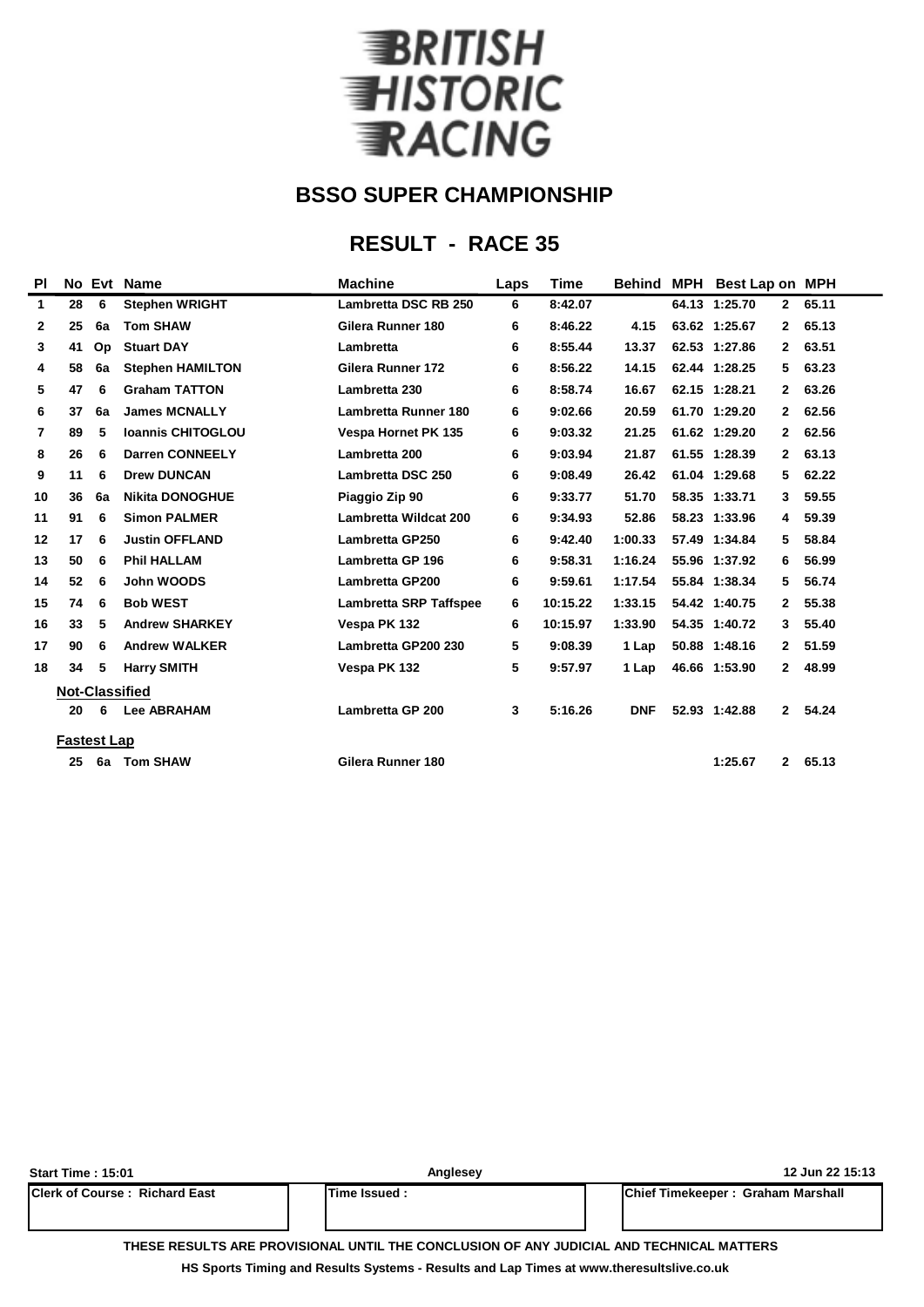

### **EVENT 5**

| <b>PI</b>    |                                |        | No Evt Name                                      | <b>Machine</b>                              | Laps | <b>Time</b> | MPH Best Lap on MPH |                              |                |
|--------------|--------------------------------|--------|--------------------------------------------------|---------------------------------------------|------|-------------|---------------------|------------------------------|----------------|
|              | 89                             | 5      | <b>Ioannis CHITOGLOU</b>                         | Vespa Hornet PK 135                         | 6    | 9:03.32     | 61.62 1:29.20       | $\mathbf{2}$                 | 62.56          |
| $\mathbf{2}$ | 33                             | 5      | <b>Andrew SHARKEY</b>                            | Vespa PK 132                                | 6    | 10:15.97    | 54.35 1:40.72       | 3.                           | 55.40          |
|              | 34                             | 5      | <b>Harry SMITH</b>                               | Vespa PK 132                                | 5    | 9:57.97     | 46.66 1:53.90       | $\mathbf{2}$                 | 48.99          |
|              | <b>Fastest Lap</b><br>89<br>37 | 5<br>5 | <b>Ioannis CHITOGLOU</b><br><b>James MCNALLY</b> | Vespa Hornet PK 135<br>Lambretta Runner 180 |      |             | 1:29.20<br>1:29.20  | $\mathbf{2}$<br>$\mathbf{2}$ | 62.56<br>62.56 |

#### **EVENT 6**

| <b>PI</b>      |                    |   | No Evt Name            | <b>Machine</b>         | Laps | <b>Time</b> |            | MPH | Best Lap on MPH |              |       |
|----------------|--------------------|---|------------------------|------------------------|------|-------------|------------|-----|-----------------|--------------|-------|
| 1              | 28                 | 6 | <b>Stephen WRIGHT</b>  | Lambretta DSC RB 250   | 6    | 8:42.07     |            |     | 64.13 1:25.70   | $\mathbf{2}$ | 65.11 |
| $\mathbf{2}$   | 47                 | 6 | <b>Graham TATTON</b>   | Lambretta 230          | 6    | 8:58.74     |            |     | 62.15 1:28.21   | $\mathbf{2}$ | 63.26 |
| 3              | 26                 | 6 | <b>Darren CONNEELY</b> | Lambretta 200          | 6    | 9:03.94     |            |     | 61.55 1:28.39   | $\mathbf{2}$ | 63.13 |
| 4              | 11                 | 6 | <b>Drew DUNCAN</b>     | Lambretta DSC 250<br>6 |      | 9:08.49     |            |     | 61.04 1:29.68   | 5.           | 62.22 |
| 5              | 91                 | 6 | <b>Simon PALMER</b>    | Lambretta Wildcat 200  |      | 9:34.93     |            |     | 58.23 1:33.96   | 4            | 59.39 |
| 6              | 17                 | 6 | <b>Justin OFFLAND</b>  | Lambretta GP250        |      | 9:42.40     |            |     | 57.49 1:34.84   | 5.           | 58.84 |
| $\overline{7}$ | 50                 | 6 | <b>Phil HALLAM</b>     | Lambretta GP 196       | 6    | 9:58.31     |            |     | 55.96 1:37.92   | 6.           | 56.99 |
| 8              | 52                 | 6 | John WOODS             | Lambretta GP200        | 6    | 9:59.61     |            |     | 55.84 1:38.34   | 5.           | 56.74 |
| 9              | 74                 | 6 | <b>Bob WEST</b>        | Lambretta SRP Taffspee | 6    | 10:15.22    |            |     | 54.42 1:40.75   | $\mathbf{2}$ | 55.38 |
| 10             | 90                 | 6 | <b>Andrew WALKER</b>   | Lambretta GP200 230    | 5    | 9:08.39     |            |     | 50.88 1:48.16   | $\mathbf{2}$ | 51.59 |
|                |                    |   | <b>Not-Classified</b>  |                        |      |             |            |     |                 |              |       |
|                | 20                 | 6 | <b>Lee ABRAHAM</b>     | Lambretta GP 200       | 3    | 5:16.26     | <b>DNF</b> |     | 52.93 1:42.88   | $\mathbf{2}$ | 54.24 |
|                | <b>Fastest Lap</b> |   |                        |                        |      |             |            |     |                 |              |       |
|                | 28                 | 6 | <b>Stephen WRIGHT</b>  | Lambretta DSC RB 250   |      |             |            |     | 1:25.70         | $\mathbf{2}$ | 65.11 |

| <b>Start Time : 15:01</b>                                                                | Anglesey      | 12 Jun 22 15:13                   |  |  |  |  |  |  |  |  |  |
|------------------------------------------------------------------------------------------|---------------|-----------------------------------|--|--|--|--|--|--|--|--|--|
| <b>IClerk of Course: Richard East</b>                                                    | Time Issued : | Chief Timekeeper: Graham Marshall |  |  |  |  |  |  |  |  |  |
|                                                                                          |               |                                   |  |  |  |  |  |  |  |  |  |
| THESE RESULTS ARE PROVISIONAL UNTIL THE CONCLUSION OF ANY JUDICIAL AND TECHNICAL MATTERS |               |                                   |  |  |  |  |  |  |  |  |  |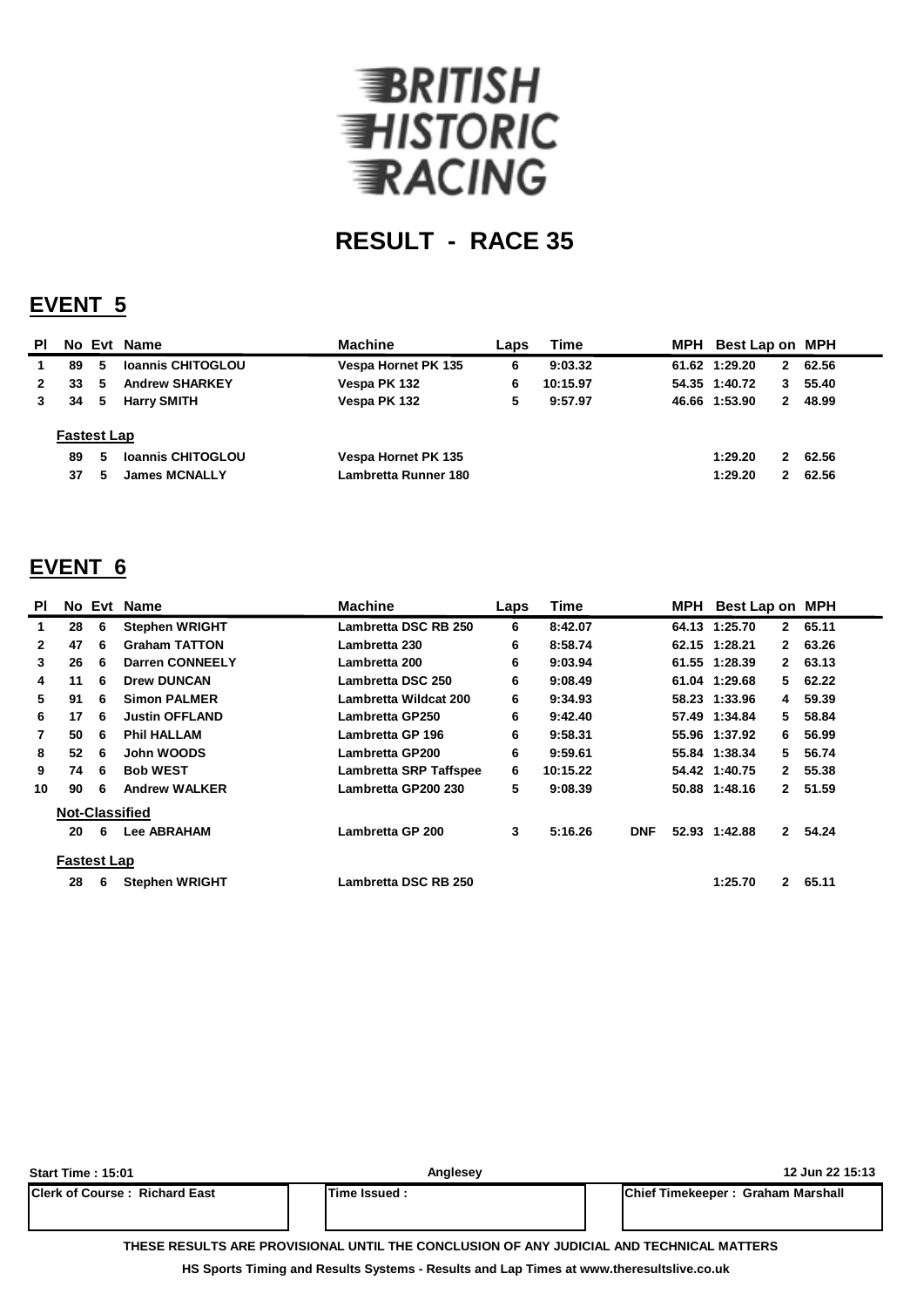

#### **EVENT 6a**

| <b>PI</b>    |                          |    | No Evt Name             | <b>Machine</b>       | Laps | Time    |               | MPH Best Lap on MPH |          |
|--------------|--------------------------|----|-------------------------|----------------------|------|---------|---------------|---------------------|----------|
|              | 25                       | 6a | <b>Tom SHAW</b>         | Gilera Runner 180    | 6    | 8:46.22 | 63.62 1:25.67 |                     | 2 65.13  |
| $\mathbf{2}$ | 58                       | 6а | <b>Stephen HAMILTON</b> | Gilera Runner 172    | 6    | 8:56.22 | 62.44 1:28.25 |                     | 563.23   |
|              | 37                       | 6a | <b>James MCNALLY</b>    | Lambretta Runner 180 | 6    | 9:02.66 | 61.70 1:29.20 |                     | 2 62.56  |
| 4            | 36                       | 6а | Nikita DONOGHUE         | Piaggio Zip 90       | 6    | 9:33.77 | 58.35 1:33.71 |                     | 3, 59.55 |
|              | <b>Fastest Lap</b><br>25 | 6а | <b>Tom SHAW</b>         | Gilera Runner 180    |      |         | 1:25.67       |                     | 2 65.13  |

### **EVENT Op**

| ΡI                 |  | No Evt Name      | <b>Machine</b> | Laps | Time    | MPH Best Lap on MPH |             |         |
|--------------------|--|------------------|----------------|------|---------|---------------------|-------------|---------|
|                    |  | 41 Op Stuart DAY | Lambretta      |      | 8:55.44 | 62.53 1:27.86       |             | 2 63.51 |
| <b>Fastest Lap</b> |  |                  |                |      |         |                     |             |         |
|                    |  | 41 Op Stuart DAY | Lambretta      |      |         | 1:27.86             | $2^{\circ}$ | 63.51   |

| <b>Start Time: 15:01</b>                                                                 | Anglesev      | 12 Jun 22 15:13                           |  |  |  |  |  |  |  |  |  |  |
|------------------------------------------------------------------------------------------|---------------|-------------------------------------------|--|--|--|--|--|--|--|--|--|--|
| <b>IClerk of Course: Richard East</b>                                                    | Time Issued : | <b>IChief Timekeeper: Graham Marshall</b> |  |  |  |  |  |  |  |  |  |  |
|                                                                                          |               |                                           |  |  |  |  |  |  |  |  |  |  |
| THESE RESULTS ARE PROVISIONAL UNTIL THE CONCLUSION OF ANY JUDICIAL AND TECHNICAL MATTERS |               |                                           |  |  |  |  |  |  |  |  |  |  |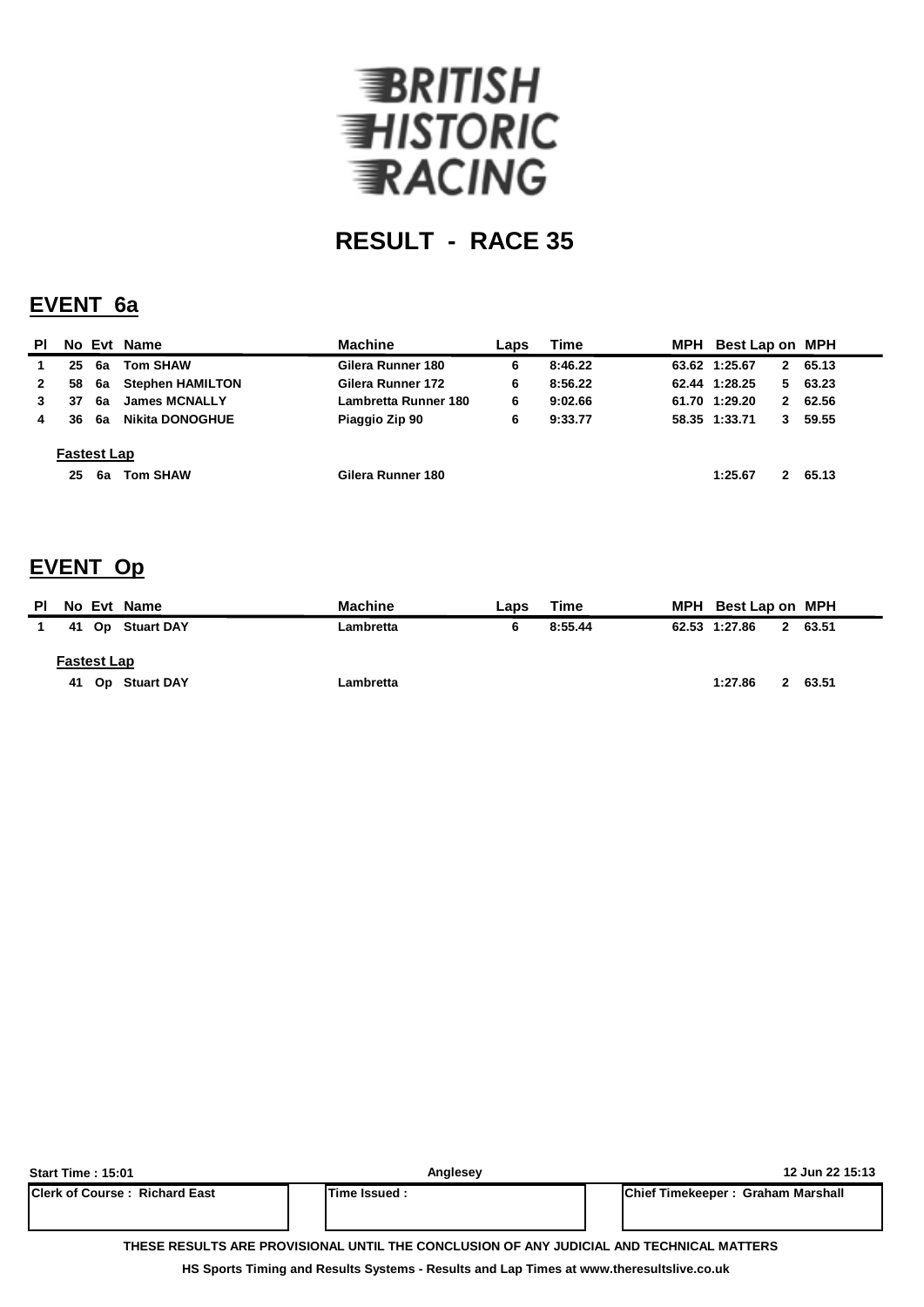| 11                                     |                      | <b>Drew DUNCAN</b>                                            |                               |                                               |                                    |                                                                                                                                                                                                                                                                                                                                    |                            |                    |       |                |                   |  |  |  |  |
|----------------------------------------|----------------------|---------------------------------------------------------------|-------------------------------|-----------------------------------------------|------------------------------------|------------------------------------------------------------------------------------------------------------------------------------------------------------------------------------------------------------------------------------------------------------------------------------------------------------------------------------|----------------------------|--------------------|-------|----------------|-------------------|--|--|--|--|
|                                        | Lap                  | $\sim$ 1                                                      | $\overline{2}$ $\overline{3}$ |                                               | $\sim$ 4                           |                                                                                                                                                                                                                                                                                                                                    | $5 \t\t 6$                 | $\mathbf{7}$       | 8     | $\overline{9}$ | 10 <sub>1</sub>   |  |  |  |  |
|                                        | $1 \quad \Box$       |                                                               |                               | 1:36.77  1:31.03  1:30.56  1:30.06  1:29.68   |                                    |                                                                                                                                                                                                                                                                                                                                    | 1:30.39                    |                    |       |                |                   |  |  |  |  |
| 17<br>20<br>25<br>26<br>28<br>33<br>34 |                      | <b>Justin OFFLAND</b>                                         |                               |                                               |                                    |                                                                                                                                                                                                                                                                                                                                    |                            |                    |       |                |                   |  |  |  |  |
|                                        |                      | $Lap$ 1 2                                                     |                               | $\sim$ 3                                      | $\overline{\mathbf{A}}$            | $\overline{\phantom{1}}$ 5                                                                                                                                                                                                                                                                                                         | $6\qquad 7$                |                    | 8     | $\overline{9}$ | 10 <sub>1</sub>   |  |  |  |  |
|                                        |                      |                                                               |                               |                                               |                                    |                                                                                                                                                                                                                                                                                                                                    | 1:37.52                    |                    |       |                |                   |  |  |  |  |
|                                        |                      | <b>Lee ABRAHAM</b>                                            |                               |                                               |                                    |                                                                                                                                                                                                                                                                                                                                    |                            |                    |       |                |                   |  |  |  |  |
|                                        | Lap                  | $\sim$ 1                                                      |                               | $2 \t 3$                                      | 4                                  | 5 <sub>1</sub>                                                                                                                                                                                                                                                                                                                     | $6^{\circ}$                | 7 <sup>7</sup>     | 8     | 9              | 10 <sub>1</sub>   |  |  |  |  |
|                                        |                      | 1   1:50.16   1:42.88   1:43.22                               |                               |                                               |                                    |                                                                                                                                                                                                                                                                                                                                    |                            |                    |       |                |                   |  |  |  |  |
|                                        |                      | <b>Tom SHAW</b>                                               |                               |                                               |                                    |                                                                                                                                                                                                                                                                                                                                    |                            |                    |       |                |                   |  |  |  |  |
|                                        | Lap                  | $\sim$ 1.                                                     |                               | 2 3 4                                         |                                    |                                                                                                                                                                                                                                                                                                                                    | $5 \t\t 6$                 | 7 <sup>7</sup>     | 8     | 9              | 10 <sub>1</sub>   |  |  |  |  |
|                                        |                      | 1.30.82                                                       |                               | 1:25.67  1:26.43  1:26.61  1:27.66  1:29.03   |                                    |                                                                                                                                                                                                                                                                                                                                    |                            |                    |       |                |                   |  |  |  |  |
|                                        |                      | <b>Darren CONNEELY</b>                                        |                               |                                               |                                    |                                                                                                                                                                                                                                                                                                                                    |                            |                    |       |                |                   |  |  |  |  |
|                                        | Lap                  | $\overline{1}$ $\overline{2}$                                 |                               | $\overline{\mathbf{3}}$                       | $\overline{\mathbf{A}}$            |                                                                                                                                                                                                                                                                                                                                    | $5 \t\t 6$                 | $\mathbf{7}$       | 8     | 9              | 10 <sub>1</sub>   |  |  |  |  |
|                                        | $1 \quad$            |                                                               |                               |                                               | 1:29.90  1:30.21  1:29.76  1:29.96 |                                                                                                                                                                                                                                                                                                                                    |                            |                    |       |                |                   |  |  |  |  |
|                                        |                      | <b>Stephen WRIGHT</b>                                         |                               |                                               |                                    |                                                                                                                                                                                                                                                                                                                                    |                            |                    |       |                |                   |  |  |  |  |
|                                        |                      | $Lap$ 1 2                                                     |                               |                                               | $3 \t 4$                           |                                                                                                                                                                                                                                                                                                                                    | $5 \t\t 6 \t\t 7$          |                    | 8     | 9              | 10 <sub>1</sub>   |  |  |  |  |
|                                        |                      |                                                               |                               |                                               |                                    |                                                                                                                                                                                                                                                                                                                                    | 1:26.47                    |                    |       |                |                   |  |  |  |  |
|                                        |                      | <b>Andrew SHARKEY</b>                                         |                               |                                               |                                    |                                                                                                                                                                                                                                                                                                                                    |                            |                    |       |                |                   |  |  |  |  |
|                                        | Lap                  | $\sim$ 1                                                      | 2 <sup>1</sup>                | $\sim$ 3 and $\sim$ 3 and $\sim$ 3 and $\sim$ |                                    | $\overline{4}$ and $\overline{4}$ and $\overline{4}$ and $\overline{4}$ and $\overline{4}$ and $\overline{4}$ and $\overline{4}$ and $\overline{4}$ and $\overline{4}$ and $\overline{4}$ and $\overline{4}$ and $\overline{4}$ and $\overline{4}$ and $\overline{4}$ and $\overline{4}$ and $\overline{4}$ and $\overline{4}$ and | $5 \t\t 6$                 | 7 <sup>7</sup>     | 8     | 9              | 10 <sub>1</sub>   |  |  |  |  |
|                                        |                      | 1   1:48.31   1:40.95   1:40.72   1:41.61   1:42.02   1:42.36 |                               |                                               |                                    |                                                                                                                                                                                                                                                                                                                                    |                            |                    |       |                |                   |  |  |  |  |
|                                        | <b>Harry SMITH</b>   |                                                               |                               |                                               |                                    |                                                                                                                                                                                                                                                                                                                                    |                            |                    |       |                |                   |  |  |  |  |
|                                        |                      | Lap 1                                                         |                               | 2 3 4 5                                       |                                    |                                                                                                                                                                                                                                                                                                                                    | $\overline{\phantom{a}}$ 6 | $7 \quad \text{ }$ | 8     | 9              | 10 <sub>1</sub>   |  |  |  |  |
|                                        |                      |                                                               | 1:53.90                       |                                               | 2:01.65 2:07.59 2:04.36            |                                                                                                                                                                                                                                                                                                                                    |                            |                    |       |                |                   |  |  |  |  |
| 36                                     |                      | <b>Nikita DONOGHUE</b>                                        |                               |                                               |                                    |                                                                                                                                                                                                                                                                                                                                    |                            |                    |       |                |                   |  |  |  |  |
|                                        | Lap                  | $\sim$ 1.000 $\sim$ 1.000 $\sim$                              | 2 <sup>7</sup>                | 3 <sup>7</sup>                                |                                    | $\overline{\mathbf{4}}$ and $\overline{\mathbf{4}}$                                                                                                                                                                                                                                                                                | $5 \t\t 6$                 | $\mathbf{7}$       | 8     | 9              | 10 <sub>1</sub>   |  |  |  |  |
|                                        |                      | 1   1:43.51   1:33.98   1:33.71   1:34.28   1:34.16   1:34.13 |                               |                                               |                                    |                                                                                                                                                                                                                                                                                                                                    |                            |                    |       |                |                   |  |  |  |  |
| 37                                     | <b>James MCNALLY</b> |                                                               |                               |                                               |                                    |                                                                                                                                                                                                                                                                                                                                    |                            |                    |       |                |                   |  |  |  |  |
|                                        |                      |                                                               |                               |                                               |                                    |                                                                                                                                                                                                                                                                                                                                    | Lap 1 2 3 4 5 6 7 8 9      |                    |       |                | $\sim$ 10         |  |  |  |  |
|                                        |                      | 1   1:34.59   1:29.20   1:29.67   1:29.69   1:29.45   1:30.06 |                               |                                               |                                    |                                                                                                                                                                                                                                                                                                                                    |                            |                    |       |                |                   |  |  |  |  |
| 41                                     | <b>Stuart DAY</b>    |                                                               |                               |                                               |                                    |                                                                                                                                                                                                                                                                                                                                    |                            |                    |       |                |                   |  |  |  |  |
|                                        |                      |                                                               |                               |                                               |                                    |                                                                                                                                                                                                                                                                                                                                    | Lap 1 2 3 4 5 6 7          |                    | $8 -$ | 9              | 10                |  |  |  |  |
|                                        |                      | 1   1:32.54   1:27.86   1:28.56   1:29.26   1:28.71   1:28.51 |                               |                                               |                                    |                                                                                                                                                                                                                                                                                                                                    |                            |                    |       |                |                   |  |  |  |  |
| 47                                     |                      | <b>Graham TATTON</b>                                          |                               |                                               |                                    |                                                                                                                                                                                                                                                                                                                                    |                            |                    |       |                |                   |  |  |  |  |
|                                        |                      |                                                               |                               |                                               |                                    |                                                                                                                                                                                                                                                                                                                                    | Lap 1 2 3 4 5 6 7 8        |                    |       | 9              | 10                |  |  |  |  |
|                                        |                      | 1   1:33.84   1:28.21   1:28.60   1:29.19   1:29.31   1:29.59 |                               |                                               |                                    |                                                                                                                                                                                                                                                                                                                                    |                            |                    |       |                |                   |  |  |  |  |
| 50                                     |                      | <b>Phil HALLAM</b>                                            |                               |                                               |                                    |                                                                                                                                                                                                                                                                                                                                    |                            |                    |       |                |                   |  |  |  |  |
|                                        |                      |                                                               |                               |                                               |                                    |                                                                                                                                                                                                                                                                                                                                    | Lap 1 2 3 4 5 6 7          |                    | $8 -$ | 9              | $\blacksquare$ 10 |  |  |  |  |
|                                        |                      | 1   1:45.67   1:39.24   1:38.12   1:38.46   1:38.90   1:37.92 |                               |                                               |                                    |                                                                                                                                                                                                                                                                                                                                    |                            |                    |       |                |                   |  |  |  |  |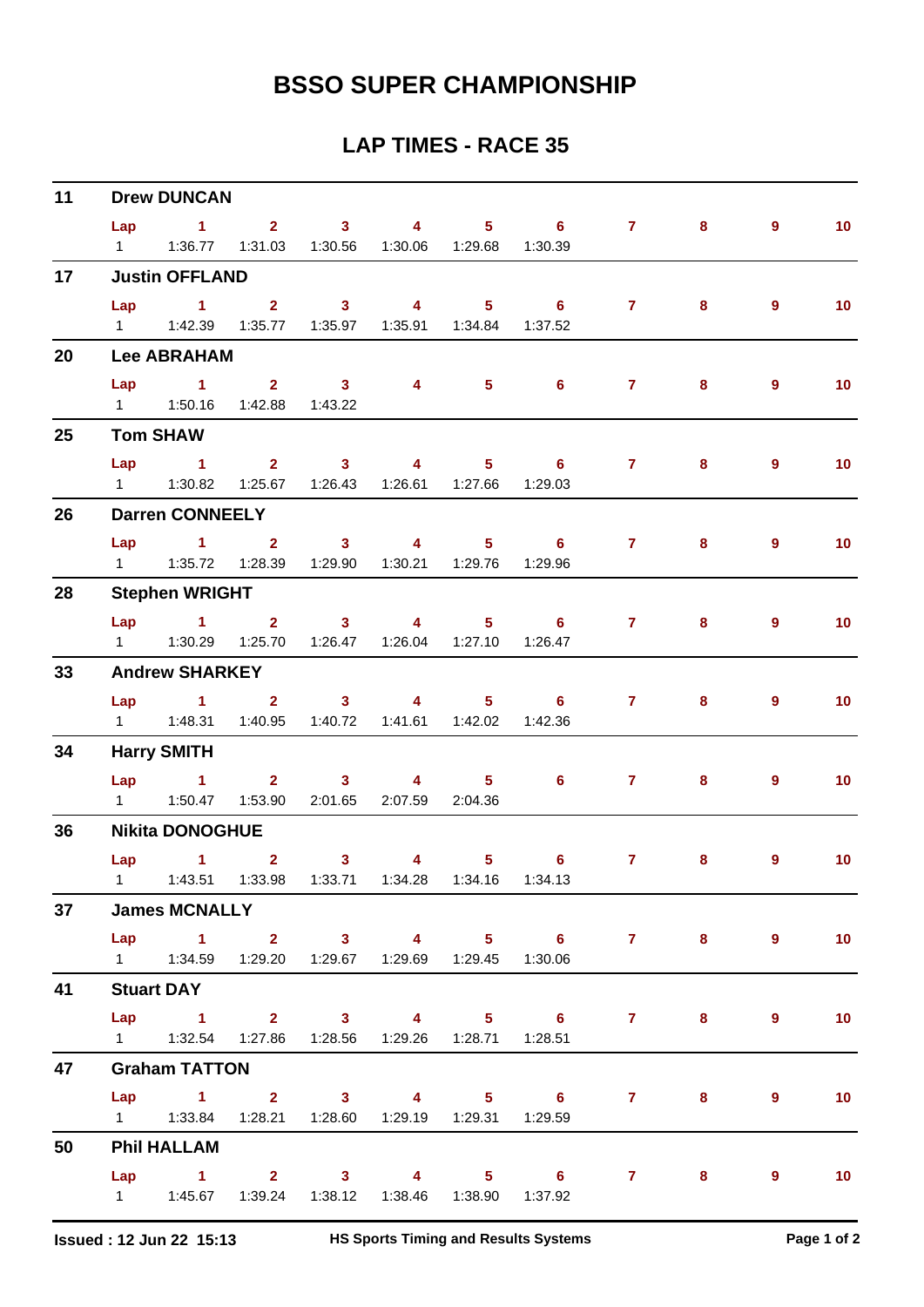| 52 |                          | <b>John WOODS</b>               |                           |                                    |              |                            |              |                |          |                  |                 |  |  |  |  |  |
|----|--------------------------|---------------------------------|---------------------------|------------------------------------|--------------|----------------------------|--------------|----------------|----------|------------------|-----------------|--|--|--|--|--|
|    | Lap<br>$1 \quad$         | 1<br>1:45.28                    | $\overline{2}$<br>1:39.17 | $\overline{3}$<br>1:38.97          | 4<br>1:39.04 | 5 <sup>5</sup><br>1:38.34  | 6<br>1:38.81 | $\overline{7}$ | 8        | 9                | 10 <sub>1</sub> |  |  |  |  |  |
| 58 | <b>Stephen HAMILTON</b>  |                                 |                           |                                    |              |                            |              |                |          |                  |                 |  |  |  |  |  |
|    | Lap                      | $\blacksquare$                  | $\mathbf{2}$<br>1:28.28   | $\mathbf{3}$<br>1:29.45            | 4<br>1:28.42 | 5<br>1:28.25               | 6<br>1:28.78 | $\mathbf{7}$   | 8        | 9                | 10              |  |  |  |  |  |
| 74 |                          | <b>Bob WEST</b>                 |                           |                                    |              |                            |              |                |          |                  |                 |  |  |  |  |  |
|    | Lap<br>$1 \quad$         | $\sim$ 1<br>1:47.75             | $\overline{2}$<br>1:40.75 | $\mathbf{3}$<br>1:40.86            | 4<br>1:41.00 | $5\phantom{.0}$<br>1:41.88 | 6<br>1:42.98 | $\overline{7}$ | 8        | $\boldsymbol{9}$ | 10 <sub>1</sub> |  |  |  |  |  |
| 89 | <b>Ioannis CHITOGLOU</b> |                                 |                           |                                    |              |                            |              |                |          |                  |                 |  |  |  |  |  |
|    | Lap<br>$1 \quad$         | $\blacktriangleleft$<br>1:35.13 | $\mathbf{2}$<br>1:29.20   | $\mathbf{3}$<br>1:29.64            | 4<br>1:29.74 | $5\phantom{.0}$<br>1:29.86 | 6<br>1:29.75 | $\overline{7}$ | 8        | $\boldsymbol{9}$ | 10              |  |  |  |  |  |
| 90 | <b>Andrew WALKER</b>     |                                 |                           |                                    |              |                            |              |                |          |                  |                 |  |  |  |  |  |
|    | Lap<br>$1 \quad$         | $\blacktriangleleft$<br>1:53.88 | $\mathbf{2}$<br>1:48.16   | $\overline{\mathbf{3}}$<br>1:48.51 | 4<br>1:49.26 | 5<br>1:48.58               | 6            | $\overline{7}$ | $\bf{8}$ | 9                | 10              |  |  |  |  |  |
| 91 |                          | <b>Simon PALMER</b>             |                           |                                    |              |                            |              |                |          |                  |                 |  |  |  |  |  |
|    | Lap<br>1                 | $\blacktriangleleft$<br>1:40.31 | $\mathbf{2}$<br>1:35.85   | 3<br>1:35.58                       | 4<br>1:33.96 | 5<br>1:34.26               | 6<br>1:34.97 | $\overline{7}$ | 8        | 9                | 10              |  |  |  |  |  |